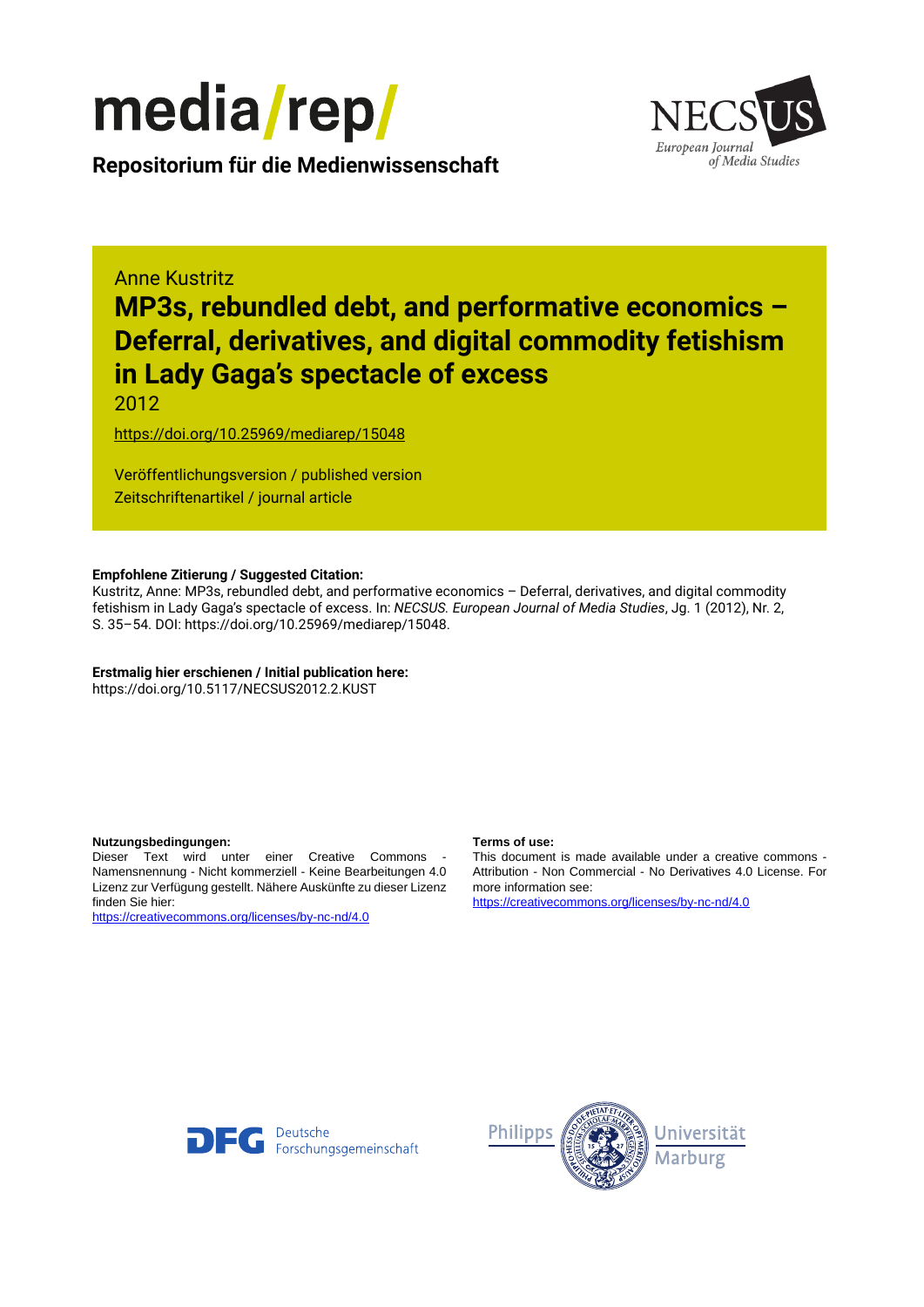EUROPEAN JOURNAL OF MEDIA STUDIES www.necsus-ejms.org Published by: Amsterdam University Press



# **MP3s, rebundled debt, and performative economics**

*Deferral, derivatives, and digital commodity fetishism in Lady Gaga's spectacle of excess1*

Anne Kustritz

NECSUS 1 (2):35–54 DOI: 10.5117/NECSUS2012.2.KUST

**Keywords:** debt, digital, economics, Lady Gaga, media, MP3, music, new media

Lady Gaga's rise to fame in the wake of the global financial crisis highlights the contradictions of late late capitalism in both the financial sector and the music industry. Both Gaga and second level economic units like derivatives rely on deferral, parody, and an ever-widening gap between the material and the figurative, the signifier and the signified, the locus of value and the exchange of money. Both thereby also offer the public a hidden opportunity to clearly see the disjuncture between the common belief in capitalism as a natural system and the reality of its social construction.

Like most moments of cultural crisis and transformation, the series of economic collapses in the wake of the banking crisis, housing crisis, and debt crises stemming from the 2007 mortgage crisis have produced contradictory forms of symbolic compensation. In formal politics the Tea Party marks an extreme repetition of paradoxes throughout the Bush presidency, whereby those in the most financial distress take to the streets not to demand a populist revolution in resource distribution, but to ensure the rights of the rich. In the informal politics of mass representation, lavish spectacle offers a simulacrum of lost luxury to audiences, yet not only mocks the mysteriously vanished equity of most Americans' pensions and mortgages but also the dying gasps of the culture industry establishment which banks on one more blockbuster and one more platinum album to turn the tide of technological and social change steadily eroding their existing business models. In this political and media environment Lady Gaga's commercial success – which sells bytes of electronic music by giving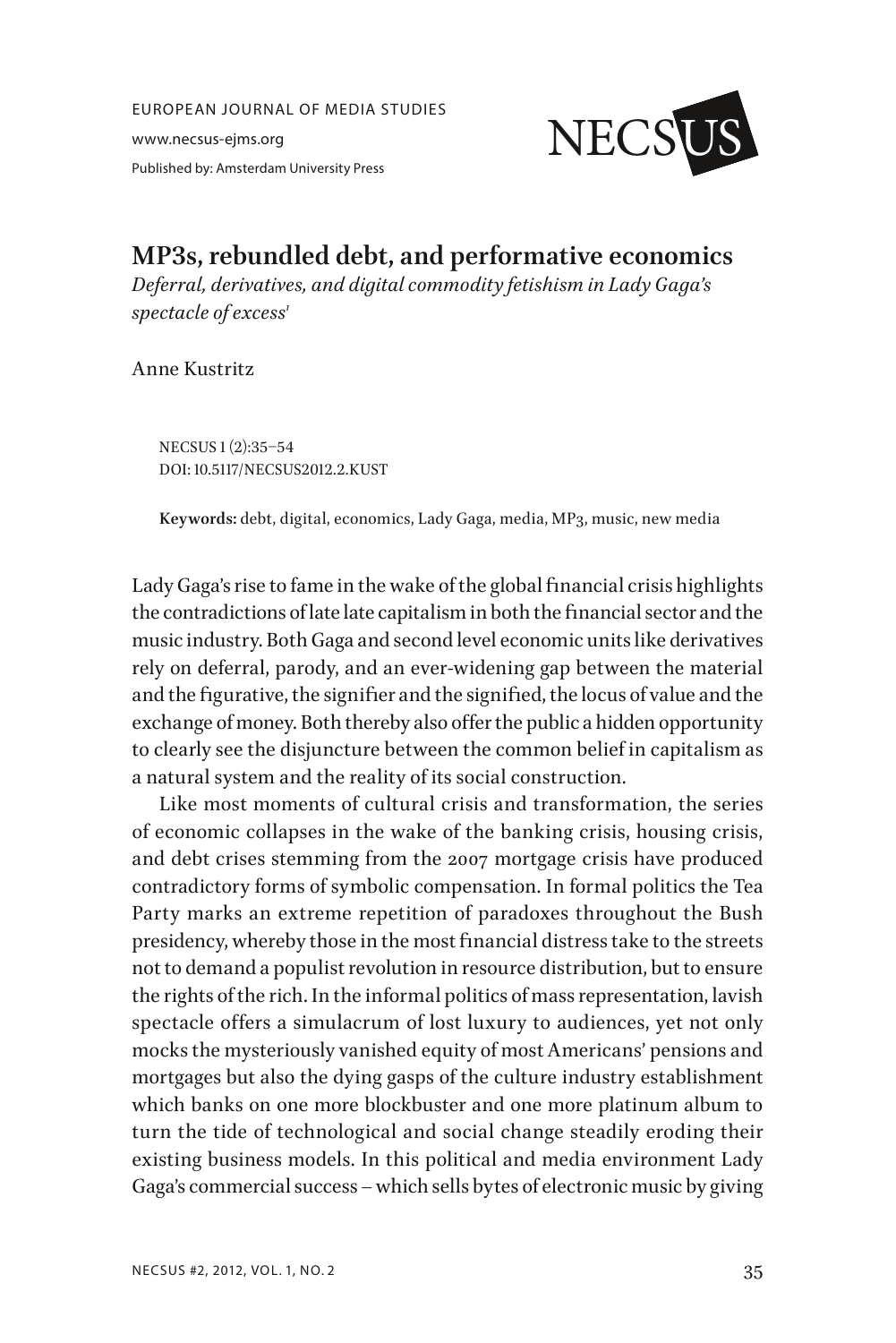away bits of mediated intimacy – highlights contradictions that permeate late capital and the culture industry in the era of digital (re)production.

It comes as no surprise to anyone who has seen Lady Gaga's metapastiche avant-garde music videos to hear her described as contradictory or even internally incoherent. Borrowing from German expressionism, Brecht, Dadaism, and the last 50 years of pop culture, the density of references begs for a return to Madonna-era scholarly debate about whether Gaga stands for resistance or re-inscription of any given axis of oppression; already journalists, bloggers, and queer theorists have offered arguments for and against Gaga as feminist, queer ally, and/or commercial sell-out. Yet when controversy over Gaga's appropriation of the melody from Madonna's 'Express Yourself' led the material girl to publicly challenge the immaterial girl's originality, Gaga responded to the charge not by defending her artistic integrity but by stating that Madonna should stop hurting her feelings.<sup>2</sup> For Madonna, the cycle of pop success relied on the ability to publicly stake claims to an authentic artistic origin and political position by co-opting subcultures and past works but rhetorically constructing them as new; Gaga plays a different game, which does not require the careful cultivation of a posture of originality. As Judith Halberstam notes, Gaga maintains a position of second-level irony, creating pastiche from pastiche, performing drag of drag performances.3 Her extreme elevation of style over substance has led some to suggest she heralds a new form of 'post-music music'; yet it also suggests an industry-wide redirection in response to digital media.4

Like the derivatives market, media increasingly relies on commodifying the intangible and often incomprehensible; for the global economic system and the culture industry, the necessary fiction of use value persists even when there is no longer any *there* there – just the lingering idea of a thing to be sold. As bankers seek to package ever more esoteric units of rearranged debt, futures, and options on debts and futures, the culture industry scrambles to redraw the borders between free and monetised, legal and criminal, collective and corporate, experience and product, thought and property. The future of the culture industry now lies in precisely the same sleight of hand that sunk the economic sector: getting people to pay for the non-tangible and, in some cases, the unintelligible, such as the right to copy or remix – formerly protected or socially asserted rights of the commons. By clearly and transparently selling only the idea of things rather than things themselves, derivatives open the question of the valuation of material goods, given that price, exchange, and profit can continue in the absence of materiality. In a parallel set of processes, Gaga also displaces the moment of economic exchange by separating the free circulation of the spectacle of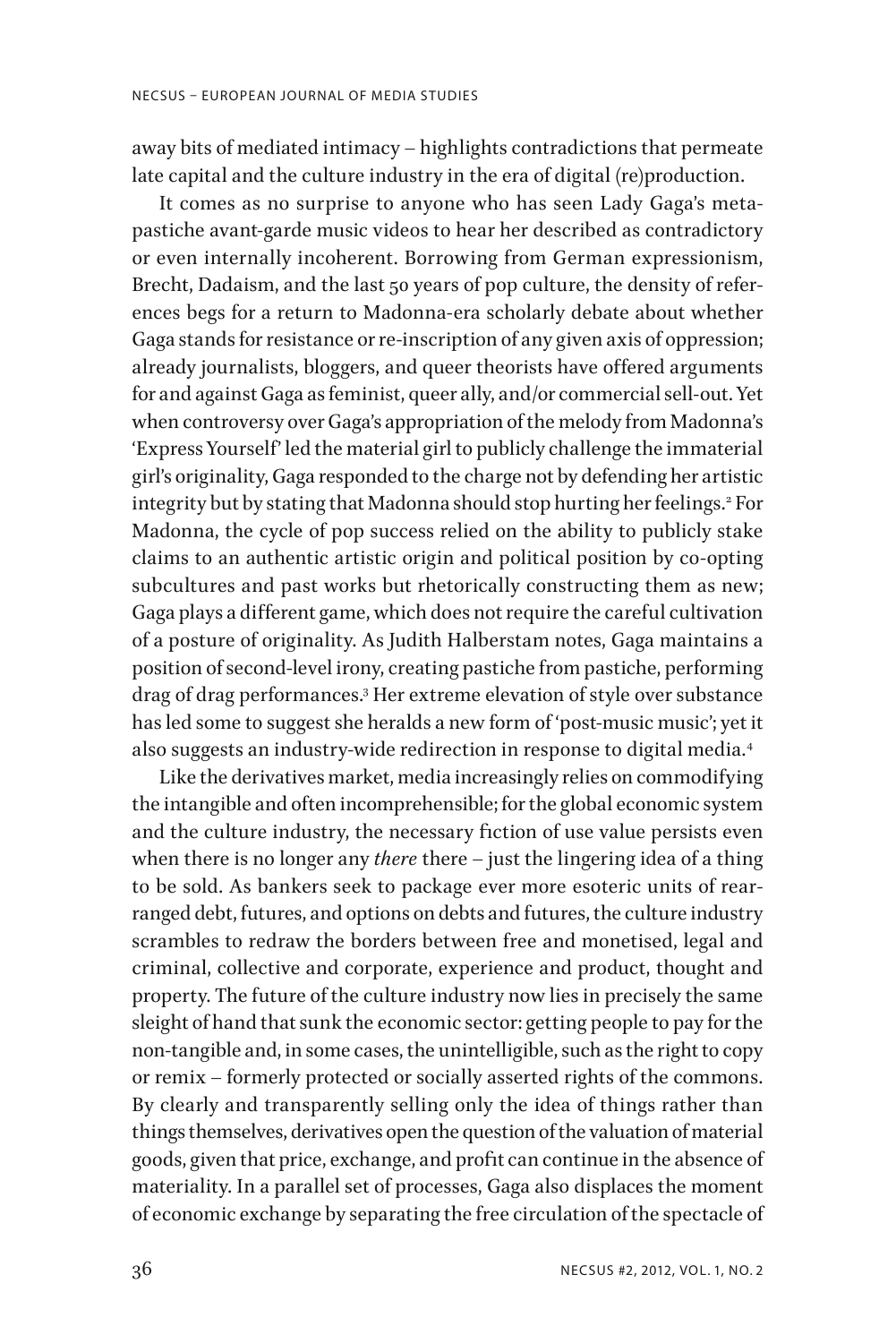her fame from the actual purchasing of her songs, which only gain meaning through their tangential link to her star persona. As the recession lingers, Gaga's glitzy spectacles of post-music offer a glimpse of late capital in action, when music is not about music and the aesthetics of excess in post-material digital commodity culture are rife with queer contradictions.

#### **Derivatives are a drag: Financial camp**

I found it curious and somewhat patronising that throughout the recent economic upheaval news anchors, economic experts, and politicians repeatedly stated that the public could not understand derivatives or the housing crisis – and further, that they need not try. Strangely, as the daughter of a former stock broker, I feel like I have a fairly solid grasp on derivatives, yet find Lady Gaga nearly impossible to understand, or rather impossible to resolve. Both phenomena rely on deferral and an ever wider gap between signifier and signified, use and capital, the thing itself and the idea of a thing. Derivatives perform a camp or drag version of the regular functioning of capitalism by making that gap visible and thus unseating the notion of natural or inherent value – for those able to decode the performance.

Ideologically, capitalism requires a significant suspension of disbelief to retain legitimacy. Rarely do politicians, business leaders, or bankers speak directly about capital accumulation as a question of power, nor as a function of extracting profit at the expense of consumers and workers. Instead, the fiction that the market perfectly reflects the value of each laborer and each commodity persists. Thus, capitalism requires the belief that women receive 77 cents for every dollar made by a man in the United States because women's work inherently has less value, and that a swimsuit at the beginning of the season costs more than one at the end of the season because the temperature reduces its use value. Therefore, when lay people ask what something or someone is worth, the fiction of inherent value intercedes, as though this question has a clear answer based on logical variables associated with the characteristics of the thing itself. How much did it cost to make? How will it be used? How long did it take to make? How much education and training does the person have? Most of the time, capitalism's day-to-day functions reinforce this illusion and encourage the public to behave as though their labor and purchasing exist within a rational meritocracy in which capital naturally accumulates for the deserving.

Derivatives make a mockery of this ideology of inherent value by stretching to the breaking point the gap between the thing itself, with its supposed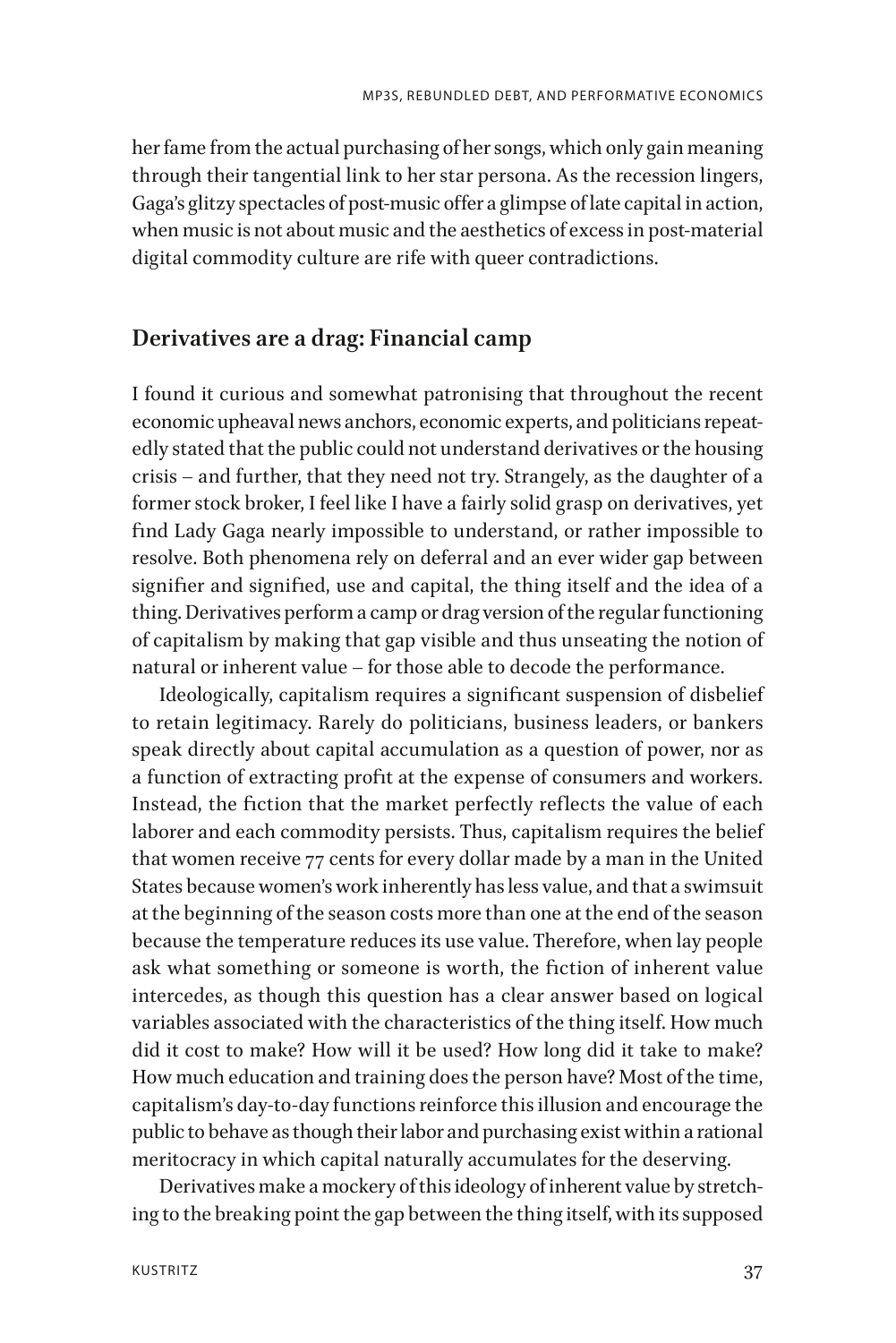inherent value, and the moment of capital exchange. Instead of (illusorily) buying things, derivatives and futures plainly and transparently purchase only the idea of things. Realistically, this always happens. When people buy things, they never merely buy the thing itself, but also buy into a network of social meanings, relationships to other people, and a system of profit. Yet derivatives, futures, and other repackaged economic units endlessly defer even the illusion of the thing itself. While equities seem to promise at least a theoretical material reality by allowing people to buy a fixed percentage of a company which owns material assets and often buys and sells other material things, derivatives lack the psychological comfort of even an illusory materiality. When purchasing derivatives there is no factory to visit or product to see on the shelves, only the exchange of money for the idea of money in the future.<sup>5</sup>

Many crises in capital result from the fracture of this suspension of disbelief. When non-economists who believe in capitalism as a rational system buy stock they often base their decision on the qualities of the thing itself. Thus, they buy shares in large companies that seem reliable, study the company's history and balance sheet, and think about the use value of the company's product. However, stock prices rise and fall on speculation, not based on changes in the inherent value of the thing itself, because even the notion of a company's valuation always remains figurative and deferred into the future. People who buy shares do not actually purchase the rights to some small percentage of a company's physical assets, but instead claim a stake in other future buyers' projected future valuation of the company, which is itself a projection of future profitability and liquidity. A derivative purchases a stake in a future buyer's projection of the future price of a single stock, commodity, bundle of stocks, or other asset, and thus the links in the chain between the actual exchange of money and the material world stretch further and further apart.

The 2007 housing crisis and Enron's 2001 collapse in particular spun layers and layers of deferred exchange, so that a dizzying sequence of reorganised options, futures, and rebundled debt created immense profit at an extreme remove from even the idea of the natural or inherent value of houses or energy. Often the limits of the material world intercede, as in a run on a bank, when the figurative money in each person's account comes up against the actual physical bills stored by the bank; but sometimes the heights of deferred figurative future capital collapse, leaving the person holding the thing itself – actual people with mortgages, and California's actual electrical grid – with bundles upon bundles of attached IOUs with little connection to any material reality when the always 'one day later' of future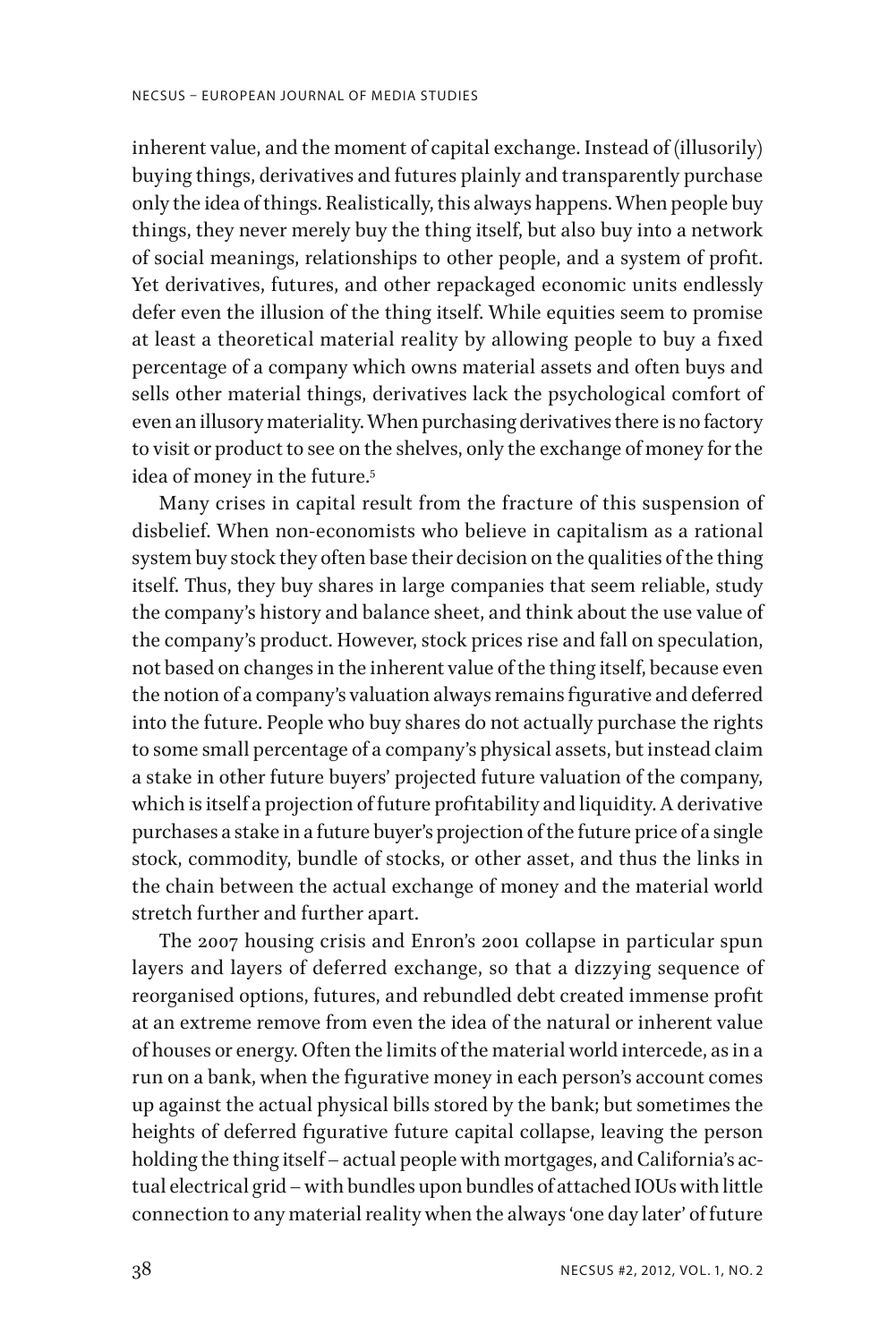profitability finally comes due. Thus, while fully capable of comprehending derivatives, the public must not understand them because they expose the constructed nature of contemporary financial systems. Like the moment of irony when a drag performer reveals the supposed disjuncture between hard pecs and a sequined evening gown or breasts and facial hair, which shakes the foundation of the normative gender system, derivatives reveal the fissures within capitalism. If looked at closely enough, derivatives wink.

#### **The little monster in the signifying machine**

Lady Gaga mirrors the same cultural tensions at play in the repeatedly collapsing economic sector, both symbolically and economically. In the first instance, her focus on spectacle and performance rather than lyrical profundity celebrates an extreme separation of style and substance, form and content; the label 'post-music music' seems apt, because the music itself is perhaps the least interesting thing about Lady Gaga, and rather than a musician or singer, she might more fittingly be called a performance artist. This relative devaluation of the content of Gaga's music in favor of the stylistics of its performance structures a familiar gap between the supposed and actual site of value. Further, as an unabashed, unapologetic remixer of other musicians' public images, melodies, aesthetics, and lyrics, Lady Gaga is transparently derivative, sharing not only that word with secondary level economic units but also their function in illuminating the fiction of natural origins and value. Gaga is new not because she creates something original, but precisely because she parodies the entire notion of clear origins and definitive creative expression.

Gaga has often been compared to a drag queen partly because she borrows the language and stylistics of camp to exaggerate other celebrities' already exaggerated performances of femininity and celebrity, thereby exposing the performed and constructed nature of gender and fame. However, in addition, her exaggerated form of derivative performance also denaturalises the process of artistic creation, which supposedly comes from nothing but in actuality always builds upon previous works. By clearly and obviously citing numerous other artists and musicians Gaga undermines the idea of any pure artistic origin story. Yet, unlike many other post-modern remix artists who recombine clips and pieces of the past to reflect upon them and create a new idea or argument, Gaga utilises a flood of repurposed imagery to parody the entire system of artistic creation. Unlike Fredric Jameson's fear that post-modern pastiche would hide its history and dissolve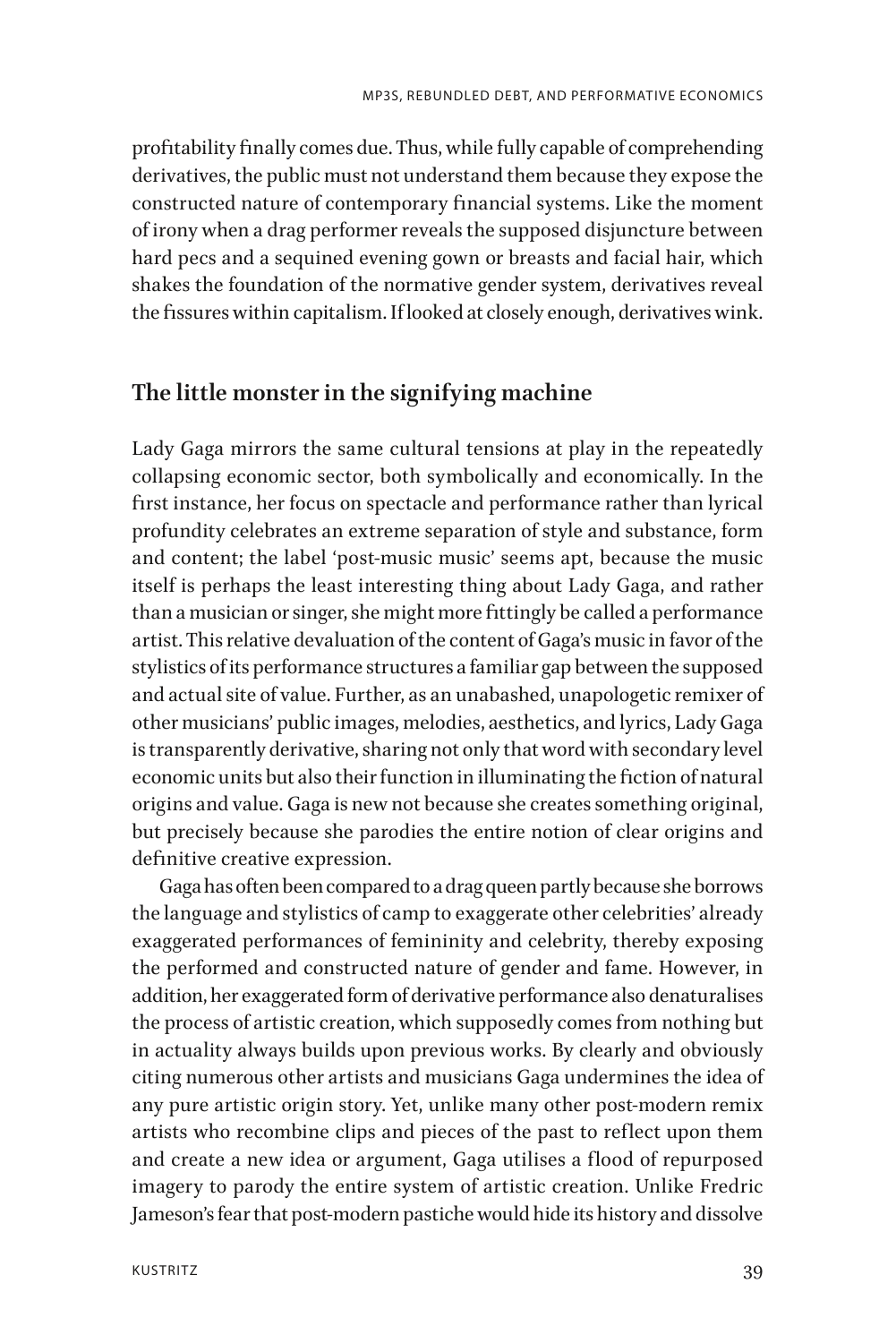meaning because audiences would no longer remember the referents for artists' references, Gaga's influences and history clearly appear within her performances; however, she dissolves meaning by refusing to allow any of them to form new connections – or perhaps so many connections that the entire enterprise of linear argumentation becomes absurd.<sup>6</sup>

Judith Halberstam finds Gaga's second-level parody useful for queer and feminist critique precisely because she performs these denaturalising functions, and, as argued by many theorists after Judith Butler, thereby opens a horizon of freedom by inviting everyone to construct gender and sexual life as they desire, unfettered by the supposed laws of nature.7 Halberstam bases this reading on Gaga's 'Telephone' music video, which includes a kiss with a trans man and a visual reference to the film *Thelma & Louise* (Ridley Scott, 1991) without its (arguably) nihilist end. However, in making a case for Gaga as feminist and queer ally, Halberstam must discard much of the video as 'noise', particularly its clear citation and reinscription of lesbian exploitation films and its eager and easy consumption by straight men in the frame of existing faux-lesbian pornography; but also, numerous pop culture references which have no overt connection to issues of sexuality or gender, such as the video's relentless product placement, use of nationalist imagery, and glorification of the conspicuous consumption of disposable haute couture. In particular, Gaga's reliance on visual spectacle and elaborate glam costuming undermine the scope of Halberstam's claims regarding her denaturalising liberatory potential because such conspicuous consumption of self-construction remains unavailable to those who cannot afford to purchase albums, a deep closet of self-relevant designer labels, or even the time to take on a project of self-image *bricolage*.

Even when Gaga herself attempts to use her work as a political platform with a linear argument, the weight of her displaced references mocks any attempt to construct coherent meaning that is naturally inherent to the thing itself. Gaga's song, music video, and subsequent promotion of 'Alejandro' demonstrate her unending semiotic shell game. At the level of the song's words, there is very little to work with in a close reading – or conversely, so many complete topic reversals that a through line becomes impossible. At the beginning she seems to be breaking up with Alejandro for unspecified reasons, but later in the song Alejandro splinters into two more people: Roberto and Fernando (a reference to the band Abba). The names, the word 'Mexico', and a brief use of Spanish seem to solidify that the song either takes place in Latin America or merely that her lover is Hispanic; yet the song expresses little to nothing about Mexico, Latin America, or crosscultural, inter-racial relationships. The point of view of the song repeatedly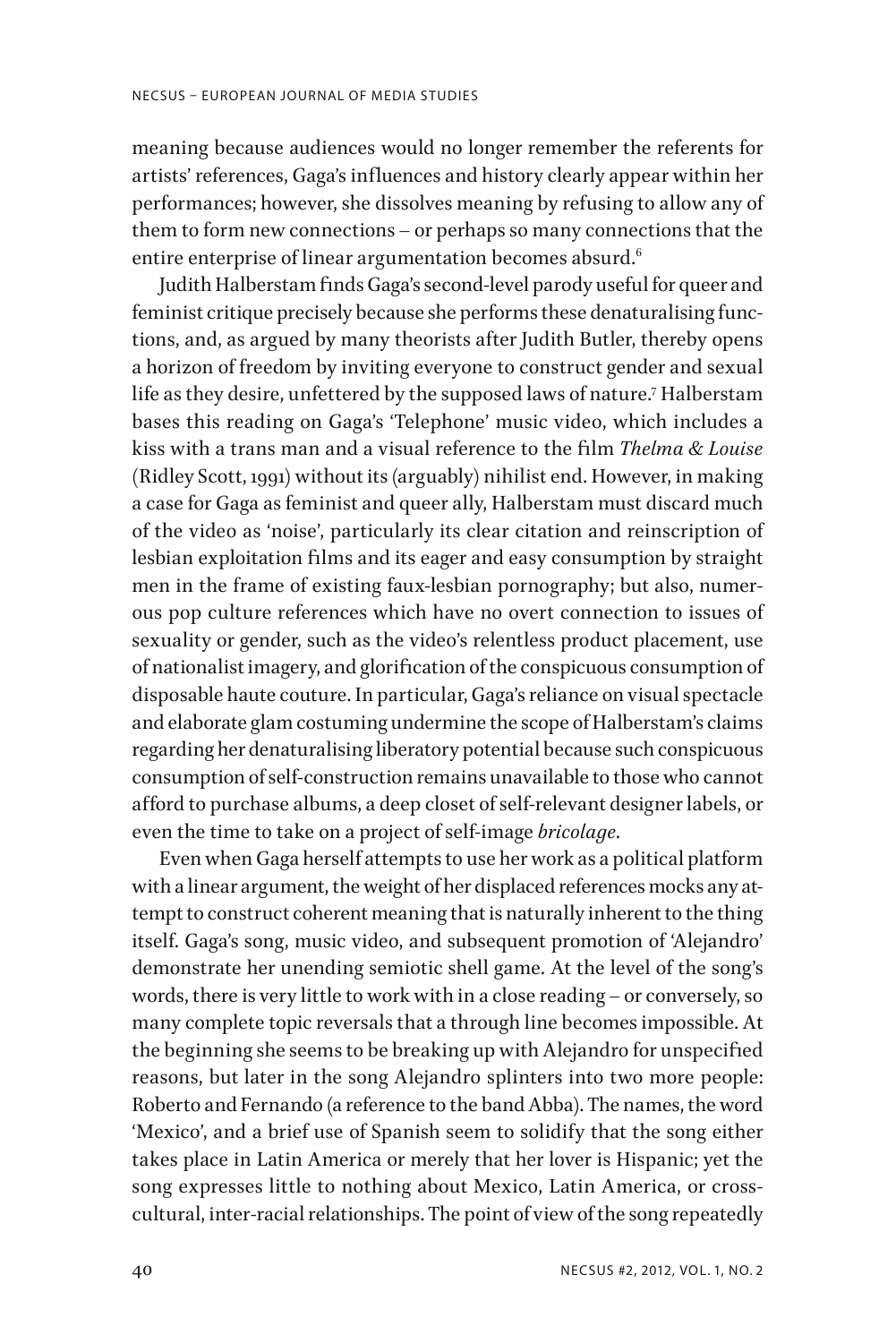shifts, reversing the object of the words 'I', 'you', and 'she', undermining attempts to pin down who is speaking with whom. The word 'halo' implies a connection to Christian religion, while the phrase 'boyfriend like a dad' seems to bring in potential feminist or psychoanalytic concerns; but neither of these themes develop, they rather merely appear, like drunken lyrical mad lib fill-ins. Words seem to have been positioned in 'Alejandro' not because they convey meaning but because of how they sound, a strategy which reverses the usual insistence that the signified trumps the formal properties of the signifier.

Turning to Gaga's music video for 'Alejandro' hardly serves to contextualise the lyrics within any coherent historical or narrative frame. Instead, there are potentially hundreds of visual references, including Madonna, Dietrich, *Triumph of the Will* (Leni Riefenstahl, 1934), Laibach, The Three Stooges, and early monster movies like *Frankenstein* (James Whale, 1931). Thematically, the video covers fascism, militarism, religion, BDSM, gender performativity, and sexual violence, among many other things. Notably, Mexico and Latin America nearly disappear in this performance and the video marks none of the men as Hispanic. So what does it mean? To make sense of the video I can speculate that it thematically argues that love, sex/gender roles, and religion are all forms of (potentially sexy) fascism; or as a narrative, that it takes place in postwar Argentina and tells the story of a young woman about to take religious vows who is seduced by several fugitive transvestite Nazis who have adopted Spanish names to blend in. However, to do so, like Halberstam, I must discard the plethora of other visual and auditory 'noise' that does not fit my linear narrative. Instead, as nuns, Nazis, and Bela Lugosi collide, tripping over each other in a doomed bid to impart their unique respective cultural significance, the video's winding chain of derivative meaning endlessly defers the moment of signification so long that it ultimately breaks down entirely, leaving nothing but a swirling parody of the idea of meaning.

Oddly, days after the video premiered, Lady Gaga posted the following on her Twitter account: '[m]en are men, are men. A soldier is a soldier. ALEJANDRO.'8 The message came during her public effort to combat the American military's 'Don't Ask, Don't Tell' policy. However, even for the most diehard believer in authorial intent, Gaga's retroactive framing of 'Alejandro' strains credulity. Very little, if anything, expressed by the lyrics or visuals of 'Alejandro' deal with DADT, and if they could be argued to do so, however tenuously, it remains unclear whether they are for or against. While Gaga spearheaded numerous overtly political campaigns against DADT – such as a video urging her fans to call their congressional representatives about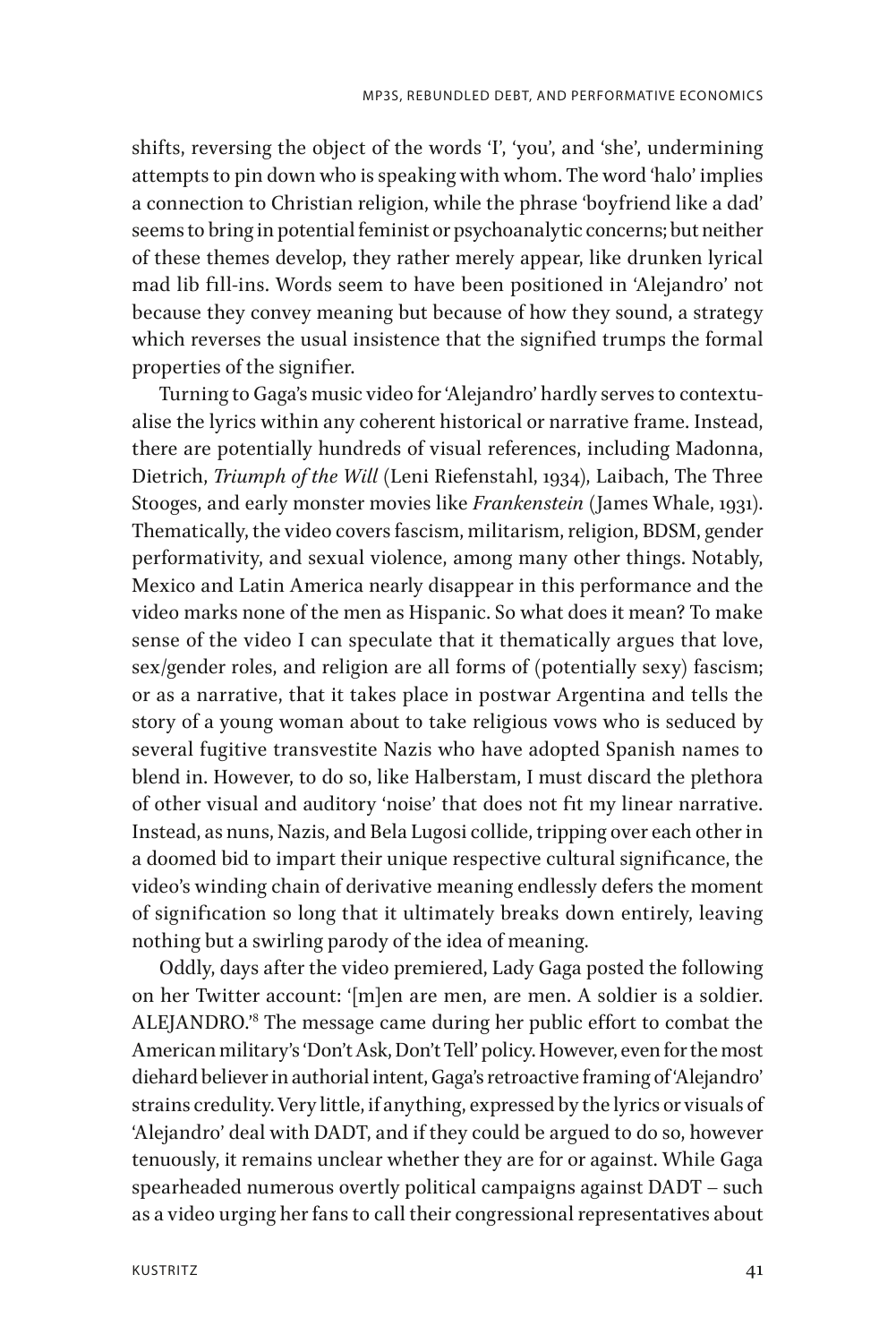the repeal and her public appearance with discharged gay and lesbian former military personnel as her official escorts to the 2010 MTV Video Music Awards – her Twitter commentary on 'Alejandro' accompanies a number of less coherent forms of protest, such as the (in)famous dress made of meat that Gaga wore later in the evening to accept her award at the same 2010 VMA show, which she later explained as a statement on DADT and not vegetarianism, as most commentators had assumed.<sup>9</sup> Rather than definitively pin down the meaning of 'Alejandro', Gaga's message adds yet another non-signifying link in the chain of deferred meaning. To say that 'Alejandro' critiques DADT serves to further diffuse and disturb the song and video as a sense-making enterprise.

#### **Mass digital media was born this way**

On the surface, Lady Gaga's third album *Born This Way* may seem to offer more clear, coherent, and transparently meaningful lyrics than her previous music. After releasing two commercially successful albums in an industry riddled with one-hit-wonders, many commentators interpreted the anthemic titular song 'Born This Way' as Gaga leveraging her record of success to make an unprecedented direct statement of her political and artistic message. Indeed, the associated music video begins with a voiceover declaring that 'this is the manifesto of mother monster', positioning the song as the definitive answer to Gaga's creative purpose. Immediately from the title, the song connects to contemporary political controversy over the potential genetic origin of sexual and gender orientation, and thus easily ties into Gaga's previous statements on her own bisexuality and her advocacy for LGBTQI related causes.

Unlike her other mercurial songs, 'Born This Way' follows a single narrative and argumentative thread. It opens on a memory of the speaker's mother telling her that God made her perfect and that she should therefore love herself for who she is. The chorus reiterates the same idea in the voice of the speaker's direct address to the audience:

I'm beautiful in my way/'cause God makes no mistakes/I'm on the right track, baby/I was born this way//Don't hide yourself in regret/just love yourself and you're set/I'm on the right track, baby/I was born this way, born this way.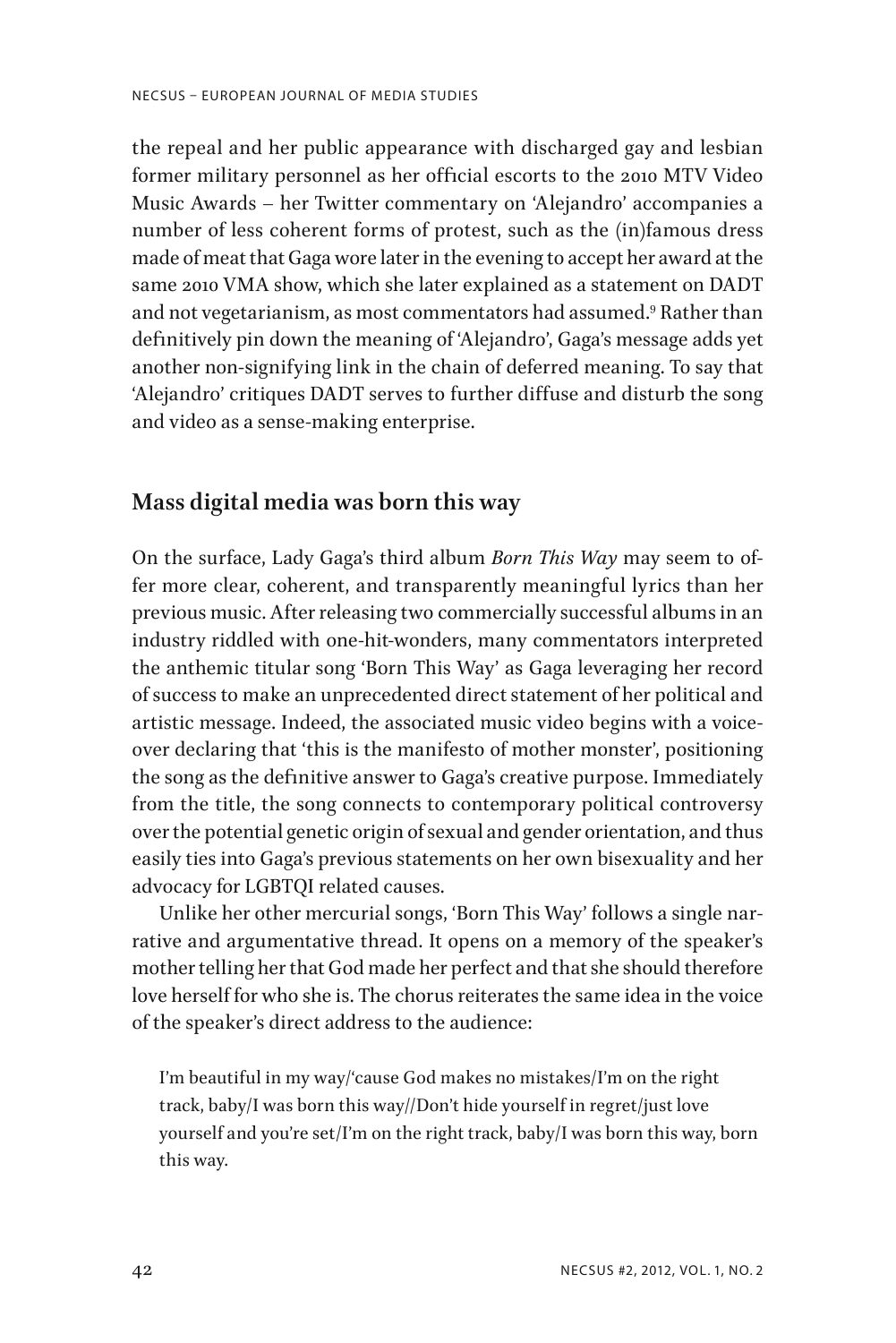Subsequent verses begin to label the different things one might be born, including various races, abilities, and sex/gender orientations. Given all these factors working in uncharacteristic congruence, the message of 'Born This Way' seems transparently obvious: Gaga argues for social tolerance and celebration of difference because people are naturally born with a variety of sex/gender orientations and races – or more specifically, that those treated as 'other' on these grounds should feel pride rather than shame because their difference derives from a genetic and/or divine origin. Perhaps the artistically-mature third album from Lady Gaga put the signified back in the signifier and abjured deferral to tackle the representation of real, material inequality.

Reception of 'Born This Way' easily slots within existing gay and lesbian discourses arguing that sexuality deserves political incorporation because it does not result from moral decisions that can be subject to legal regulation, but rather from biological factors established at or before birth. For example, the television series *Glee* dedicated an episode to 'Born This Way', using the song as an opportunity for its characters to reclaim sociallystigmatised parts of themselves.10 As often occurs in irony-saturated *Glee*, these ranged from the absurd to the sincere to the absurdly sincere – but the most prominent storylines of the episode revolved around making gay and lesbian identities public. Students used the lyrics of 'Born This Way' to reconcile or continue wrestling with society's disapproval for sexual identities the students understand as innate and fixed. After overcoming shame and attempts to hide or change themselves, in the episode's closing musical number – which capitalises upon the musical's ability to surmount and suture social and narrative tension via vocal harmony – the students and teachers sing 'Born This Way' while wearing shirts that publicly announce the socially-stigmatised identities and characteristics they were born with, thus solidifying the song's utility for making public claims about sexual identity. 'Born This Way' functions perfectly within such established narratives of coming out and gay pride, and offers a poignant and unifying battle cry.

However, not all LGBTQI people and activists embrace the argument that sexual orientation is fixed at or before birth – and a closer reading of 'Born this Way' reveals these discordant notes, leaving the song's ultimate meaning open to opposite political interpretations and use. The idea of being born gay underpins much of the contemporary mainstream gay and lesbian movement which seeks to normalise and incorporate gay and lesbian people within existing state institutions. Such assimilation requires constant assurance that gay and lesbian people do not differ from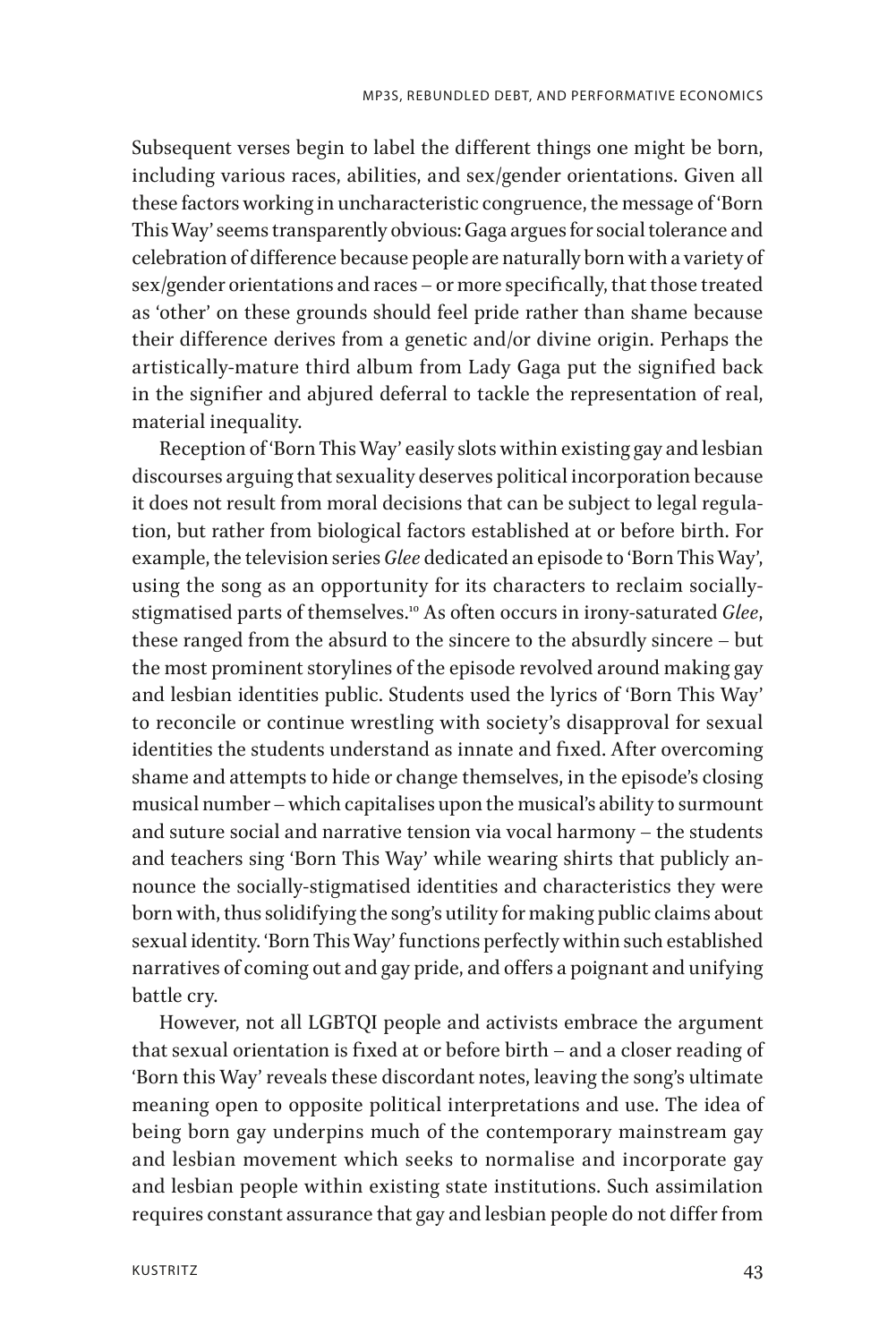the mainstream in any way other than the sex/gender of their partner, and thus deserve inclusion in the nation because they remain exemplary citizens in all respects other than a biologically-determined sexual preference that they could not change even if they wanted to. Critics thus often question the mainstream movement's willingness to leave behind and further pathologise all those who cannot or will not assimilate to the nation's privileged and idealised vision of a citizen.<sup>11</sup> However, critics less often note that born-this-way-styled political maneuvering accepts and further entrenches the notion that contemporary categories and concepts of sexual orientation are innate, unchanging, and bio-genetic, excluding the history of LGBTQI camp performativity and all those who believe that they were not born but have become who they are.

'Born This Way' also strongly supports a converse argument that sexuality does not result from bio-genetic birth or choice but from an on-going birth which produces subjectivity through performance, an embedded opposing meaning which internally destabilises the supposedly straightforward political thrust of the album. Rhetoric from some religious fundamentalists presents a limited and facile definition of sexual choice as the polar opposite of comparatively positive mainstream assimilationist bio-genetic arguments, a dichotomy which erases the possibility of other origin stories and creates a vacuum few but Lady Gaga have the audacity to publicly fill (or replace with a new gap). Gaga's music video fittingly begins with a new origin story about a monstrous alien birth which the voice-over tells the viewer 'was not finite; it was in-finite', producing a new race which 'bears no prejudice, no judgment, but boundless freedom'. The combination between images of the monstrous grotesque and uncanny with the concept of universal tolerance strongly suggests the birth in question refers to those who suffer the stigma of serving as outcasts: those who do not perpetrate intolerance themselves, yet are still seen as monsters. This reading fits the verses' specification of sexual, gender, and racial identities. However, the iconography of an on-going hyper-productive alien birth undermines the easy bio-genetic stance of the mainstream gay and lesbian movement, situating the origin of such people not in simple and natural inheritance but in test tubes, labs, mutation, hybridity, and performance. Others do not originate in their mothers' wombs but in the universal womb of mother monster, an archetype of creativity, expression, and excess. Despite the song's frequent references to God as male incarnate, it is Gaga's spectacularised female anatomy that her creation story deifies as the ultimate origin of human variety.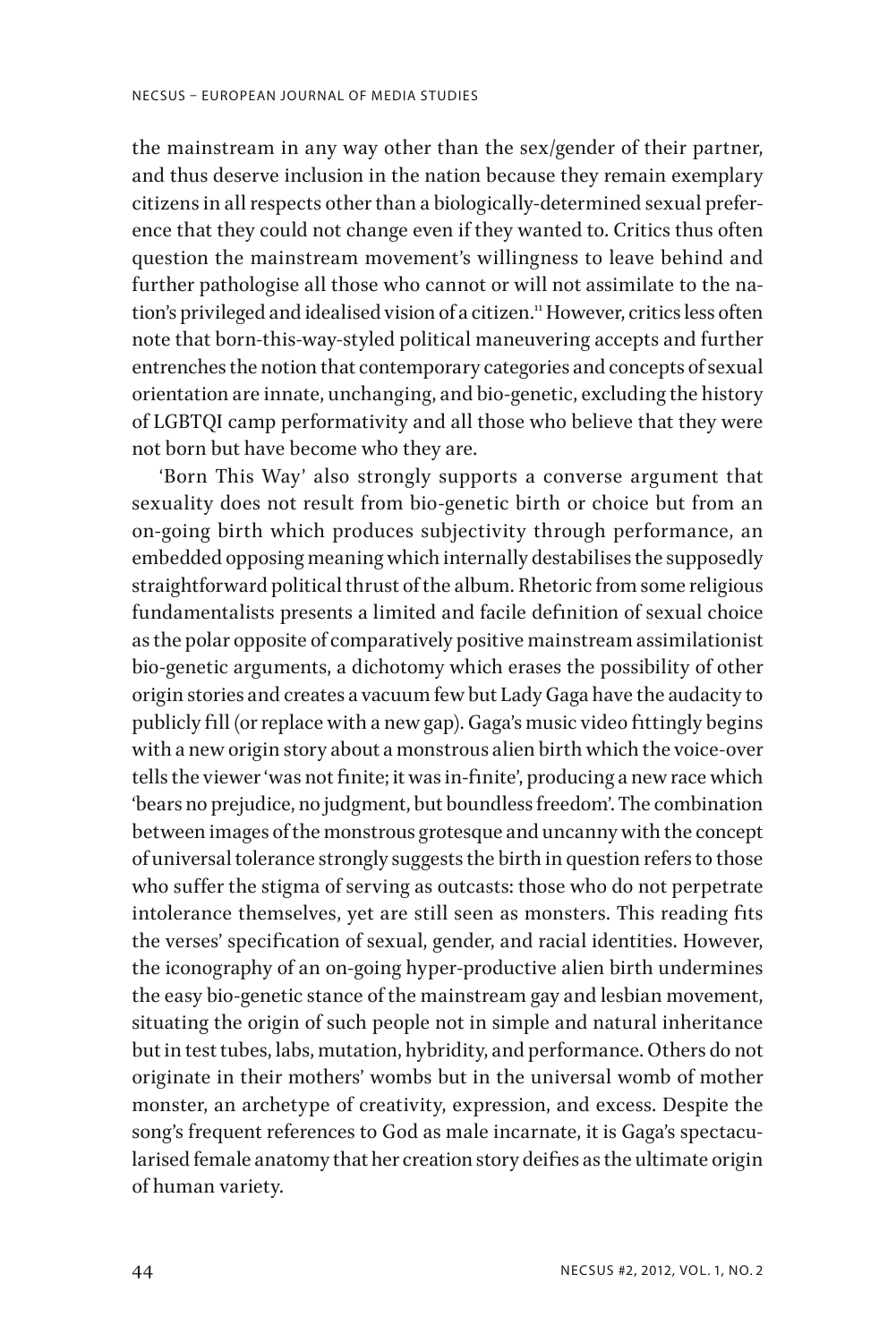Further, despite her outspoken identification as bisexual and frequent public advocacy for LGBTQI causes, Gaga makes a poor or at least very contradictory spokeswoman for the idea of bio-genetic fixed identity, given her specialisation in self-creation. Born brown-haired Stefani Joanne Angelina Germanotta, it sounds more than slightly odd to hear blond, self-styled Lady Gaga insisting that she was born this way. The dissonance compounds itself because Lady Gaga has become most known for her outrageous public persona and avant-garde fashion choices – who she is in public perception often comes down to ten-inch heel-less platform shoes and extremely nonfunctional clothing made of plastics and metal, a desire for which could hardly be argued to inhabit a section of the human genome. Instead of a person determined at birth and naturally maturing, Lady Gaga offers a striking picture of deliberate self-fashioning and rebirth; she dramatises the construction of selfhood through public performance and winks at the empty gap between biology and destiny. Thus, an icon of self-production singing that she was born this way begs for a deeper reading of the idea of birth and origins in all of the categories she iterates throughout the song's verses. In the case of race, the categories she lists exceed those dominant in contemporary America, unseating their origin in biology and instead naming cultural divisions to sometimes problematic ends as noted by feminists who question her use of the often derogatory terms 'cholo' and 'orient[al]';<sup>12</sup> in other words, these categories highlight the social, cultural, and historical rather than supposedly genetic origins of race. Although no apparent irony intercedes in her litany of gay, lesbian, bisexual, and trans identities, their position within this context invites a reading which remembers the historical, socially-constructed origin of these labels as well, positioning them as things one is not biologically born but something one performatively and artistically births in the historically and culturally specific process of self-becoming. Thus, as in previous Gaga works, *Born This Way* offers itself as a locus of potentially pleasurable and politically useful signification for both those for and against the notion of a bio-genetic origin for sexual diversity, once again making a spectacle of the separation between the author's empty enunciation and the audience's investment of meaning and capital. Like a Rorschach ink blot, one does not agree or disagree with Lady Gaga, one rather engages or disengages with her imagery.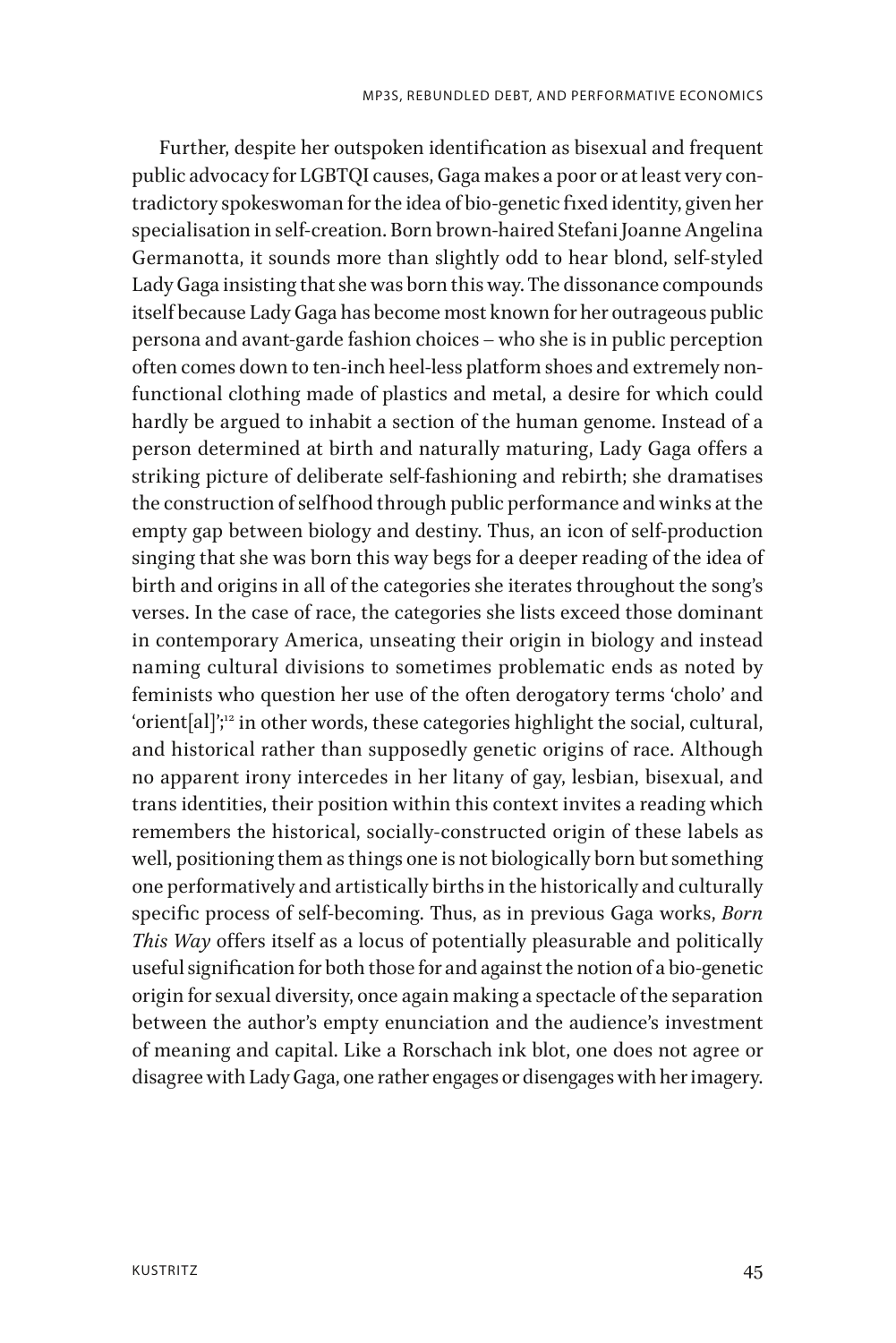# **Lady Gaga meets the cloud: Dematerialising the music industry**

*Born This Way* presents a microcosm of the contradictory queer future of digital commodities. At the representational level, despite her longstanding emphasis on performance and self-construction, the album's titular first single quickly became the soundtrack of essentialist gay and lesbian politics, revealing that her characteristic semiotic instability persists even through a song some have labeled straightforwardly anthemic. In economic terms, while the album grossed record-breaking amounts of money – selling a total of 1.1 million copies, an unprecedented 662,000 of which were downloaded digitally – much of that revenue proved too figurative for inclusion in the Billboard chart's ranking system, and fans and commentators argued over setting the 'real' numbers both much higher and much lower. Both situations mark the tension over locating an inherent value or meaning within Gaga's digital commodity products – a shell game growing ever more complex as commodities become less material. *Born This Way* represents a watershed moment because it not only debuted following the already decentered marketing strategy Gaga perfected, widening the gap between the locus of her value as a public spectacle and the actual exchange of money for her album, but because the drop date became part of an unexpected landmark in digital music's ongoing evolution. Unbeknownst to Lady Gaga's marketing team, Amazon – the company that helped dematerialise so many neighborhood bookstores – planned to use *Born This Way* and its 23 May 2011 debut to launch the value and exchange of music even further into the clouds.

Usually, setting the price for Gaga's digital album – a thing that is not a thing making an argument that is not an argument, theoretically connected with a flurry of contradictory and intriguing but external stylistics – would have appeared like a straightforward issue of inherent value and the album and author's worth; yet the price and profits of *Born This Way* unexpectedly mirrored the content's spectacle of deferral and revealed the empty center of digital commodity circulation. More than most other commodities, these digital things that are not things may allow mainstream consumers to see that their beliefs about value, not the value of the thing itself, are the hidden engine of capitalism. First, Best Buy announced that from 22-28 May 2011 they would give away both a physical copy of *Born This Way* and a digital copy of the title single with all purchases of a smartphone and new two-year contract. In addition, Best Buy also sells Zynga cards, which purchase a number of products online including *Born This Way*, in a flurry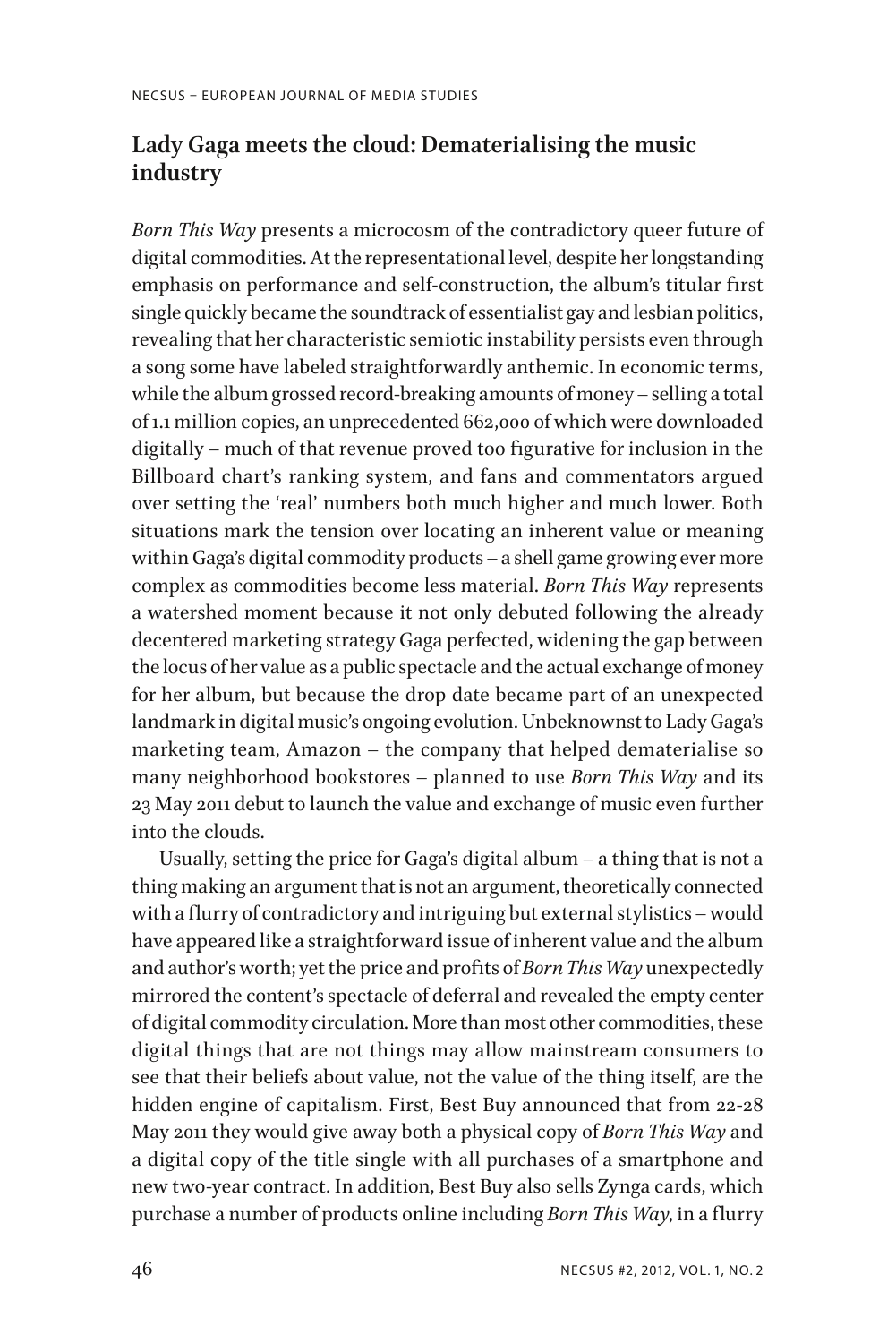of cross-promotion for Gaga's new online game *GagaVille*. However, Amazon produced a much more significant impact by suddenly pricing *Born This Way* on its opening day at 99 cents. Amazon's rapid sales of the album in the first few hours brought an unprecedented level of web traffic to their already well-established site – and crashed their servers repeatedly, which prompted their extension of the 99 cent deal for another day. Critics speculated that because Amazon had no pre-existing deal with Gaga's studio the online retail giant likely paid standard wholesale price for the album, an industry secret which insiders variously placed from \$7 to \$9. Therefore, with 99 cent sales totaling 440,000, critics speculate that Amazon ended up writing off a loss of about \$1.2 to \$3.2 million dollars.<sup>13</sup>

Far from a system glitch or humanitarian desire to place Gaga's possibly empowering (possibly disempowering) album into as many computers as possible, many analysts argued that Amazon actually came out ahead because they used the promotion to advertise their new cloud service – a next-generation computing concept which would house consumers' media collections entirely on corporate servers, promising the flexibility to search and remotely access one's entire library from any computer or mobile device, while at the same time dispensing entirely with the independence of use inherent to physically owning the thing itself. While pitched as a valuable service desired by consumers, cloud computing also proposes to eliminate secondary markets and return complete control over the length, scope, and flexibility of media licensing back to the industry by entirely dematerialising the CD. Critics value an advertising agreement around \$5 million had Amazon gone directly to Lady Gaga's music label to secure her endorsement.<sup>14</sup> Thus, by dramatically undermining the public value of *Born This Way* and taking an incredible loss, Amazon may have actually recouped between \$1.8 and \$3.8 million dollars in advertising expenditures, making Gaga an unwitting accomplice in the cheapest possible campaign to convince her fans to no longer hold her album in their hands.

In the end, the Billboard charts decided that for the purpose of its records the Best Buy giveaway did not count as legitimate sales, but it did process all of the 99 cent Amazon sales as 'real'. Thus, the value of *Born This Way* wanders through a maze of corporate maneuvers. Is it worth the retail price of \$11.99, the wholesale price of \$7 to \$9, the Amazon price of \$0.99, the Amazon loss of \$1.2 to \$3.2 million, the Amazon gain of \$1.8 to \$3.8 million, or nothing, as in Best Buy's giveaway? Or does *Born This Way* have no value at all, merely functioning more obviously as a tool to draw consumer attention from one set of capitalist smoke and mirrors to another, forgetting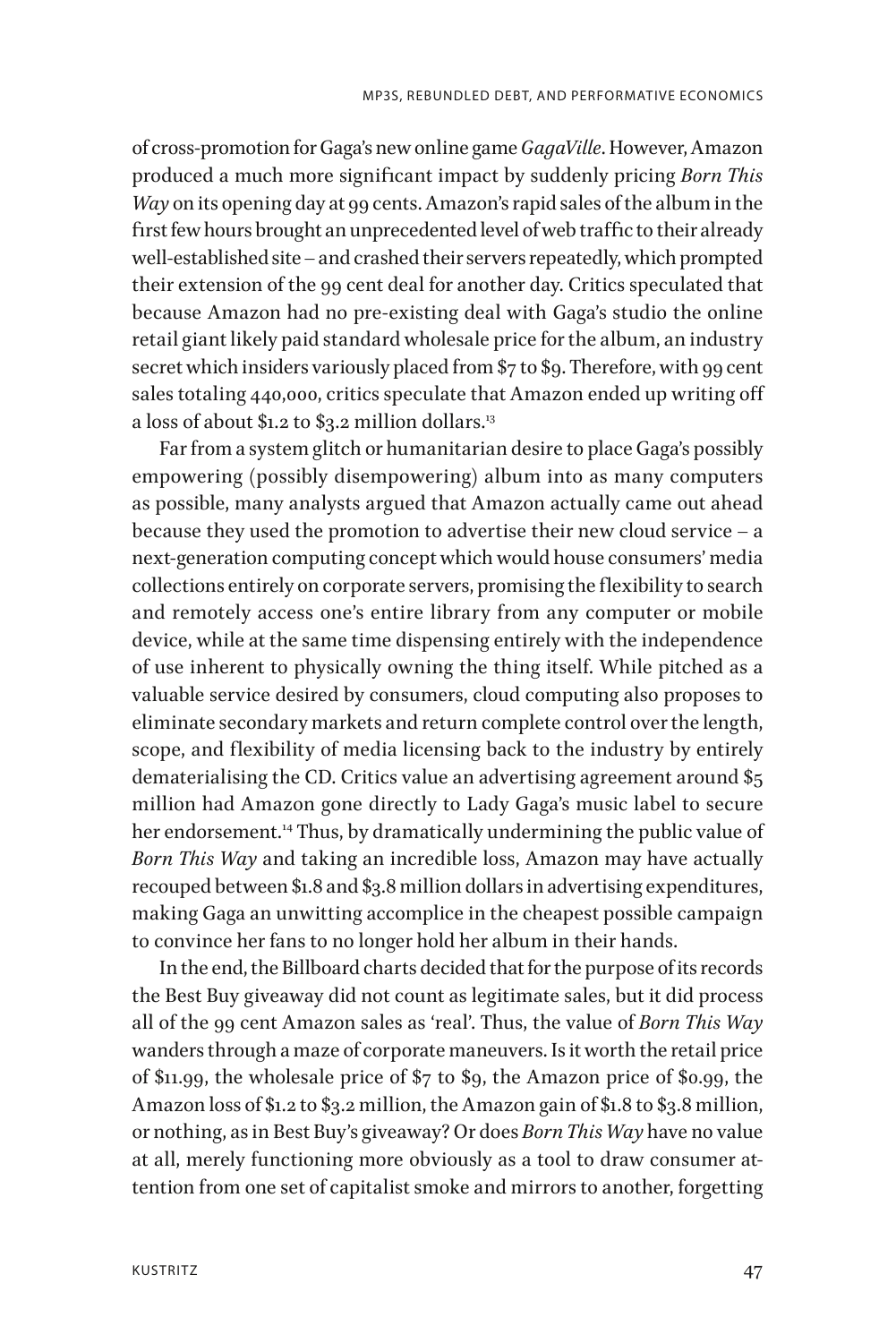that in doing so its suddenly visible lack of value brings the entire sleight of hand into question.

# **The (corporate) thrill of digital fetish objects**

The problem of late late capital crises lies in deriving a newly-transparent rationale for people to spend money on things which are not things, and thereby to commodify the intangible. In the financial sector this has meant selling ever less materially-connected forms of derivative economic units which no longer even feign a connection to the inherent value of the thing itself, while in the music industry the transformation to late digital capital has increasingly meant a shift away from selling things and toward selling rights and licenses. As the public frequently hears that no one can or should understand esoteric units of repackaged debt, options, futures, or derivatives, the MP3 is so ubiquitous that the nature and function of digital music appears completely self-evident; as Jonathan Sterne writes, the MP3's design, which maximises compression and compatibility, makes it an ideal 'promiscuous' technology, suited for reproduction.15 Complex speculative economic units have become synonymous with the dangers and failures of the economic sector and the weaknesses of this economic era, but MP3s retain a nearly populist cache associated with peer-to-peer sharing and subverting the will of a hopelessly analog music industry.

In a literal sense, digital music mirrors the financial movement from selling the material to selling the intangible, because it lacks physical form and exists only in the coded zeroes and ones of virtual space. However, more importantly, that transition from selling things like records, cassettes, and CDs, to selling bits of digital code which float wirelessly on air also allows for a fundamental redefinition of ownership. Owning a material thing like a CD provides a logistical autonomy from the music industry and enables a plethora of creative uses and reuses for music which last as long as the life of the thing itself. Thereby, the CD enables unlimited copying, sharing, lending, and especially reselling. The CD presented a major problem to the industry, because for the first time it offered buyers the ability to copy without loss of quality, and thus offered the possibility that one CD purchase could theoretically mean owning its contents for a lifetime, while the durability of the medium created a lasting secondary market.

While the industry initially panicked when faced with the rapid proliferation of digital copying, they recently started to regroup by harnessing this opportunity to tame the unruly material resiliency of the CD by slowly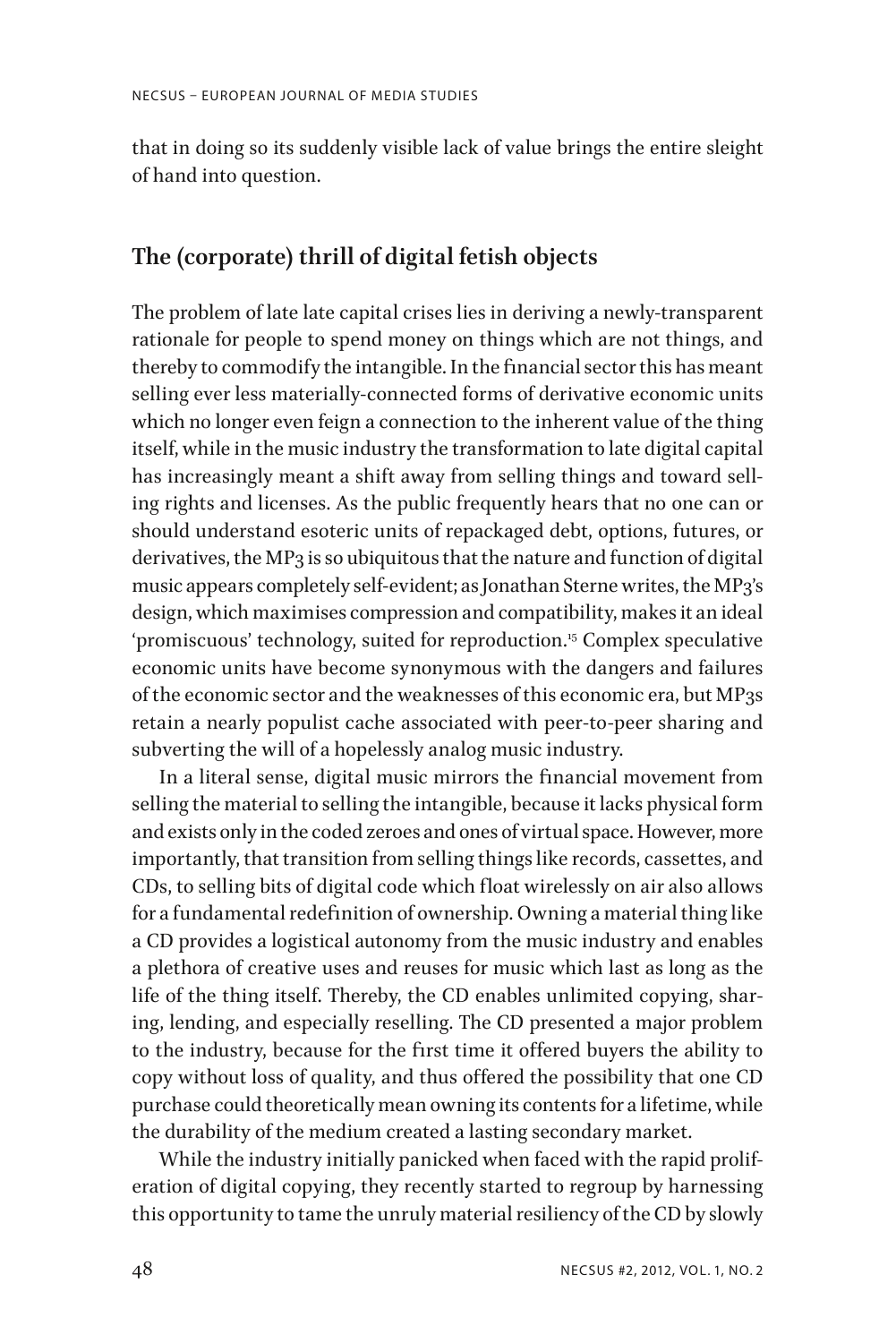abandoning the practice of selling anything at all and developing a system of temporary and limited licensing.<sup>16</sup> When the digital music era began, music consumers digitised and shared their existing CD collections as a method for extending and expanding the life and audience of a given CD. When computers crashed or became obsolete, the material CD could create a new digital copy, and no physical barriers limited the number of copies or the number of machines, nor the number of simultaneous or sequential owners for any one CD. Digital music, however, has no secondary market, and adapters, hackers, and everyday users find themselves in a constant technical and ideological struggle with the industry to determine what barriers will exist to consumer use and reuse of digital music. If you buy a song on iTunes, do you own that song in perpetuity and may you do whatever you want with it, or have you merely licensed a piece of intellectual property for a particular time frame, for a particular number and type of uses? By selling the idea of limited licensing rather than ownership of a material thing, the industry seeks to convince the public to repeatedly purchase the rights to listen to music that used to be taken for granted as part and parcel of owning the thing itself.

Lady Gaga functions as an exemplary artist of the digital music economic era because in addition to her symbolic displacement of signification, she also displaces the locus of economic exchange. The music industry repeatedly and fervently pleas for public sympathy due to the supposed insolubility of digital music sales, claiming that unlicensed use of music (as in, using CDs to their full physical potential, also known by the industry as 'piracy') has all but killed the music business. Yet even in this climate and during an economic downturn which left many consumers with less disposable income, Lady Gaga has managed to achieve incredible commercial success. One might be tempted to perform a Frankfurt School-esque critique of consumer willingness to buy Gaga's derivative, incoherent, largely vacuous music, but to do so one must believe that purchasing involves buying the thing itself – in this case, the music. Lady Gaga consumers displace the origins and meaning of their economic exchange because the most interesting thing about Gaga is not the music, but rather the stylistics, performance, and spectacle of her media presence, concerts, and videos – all of which circulate online for free. Purchasing a Lady Gaga album only partially involves owning a series of highly repetitious songs, but much more importantly means buying into the idea of Lady Gaga, an idea whose semiotic deferral lends itself to economic success by refusing fixed meaning, thereby allowing pleasurable consumption from any given subject position. While the endless deferral of meaning and separation between materiality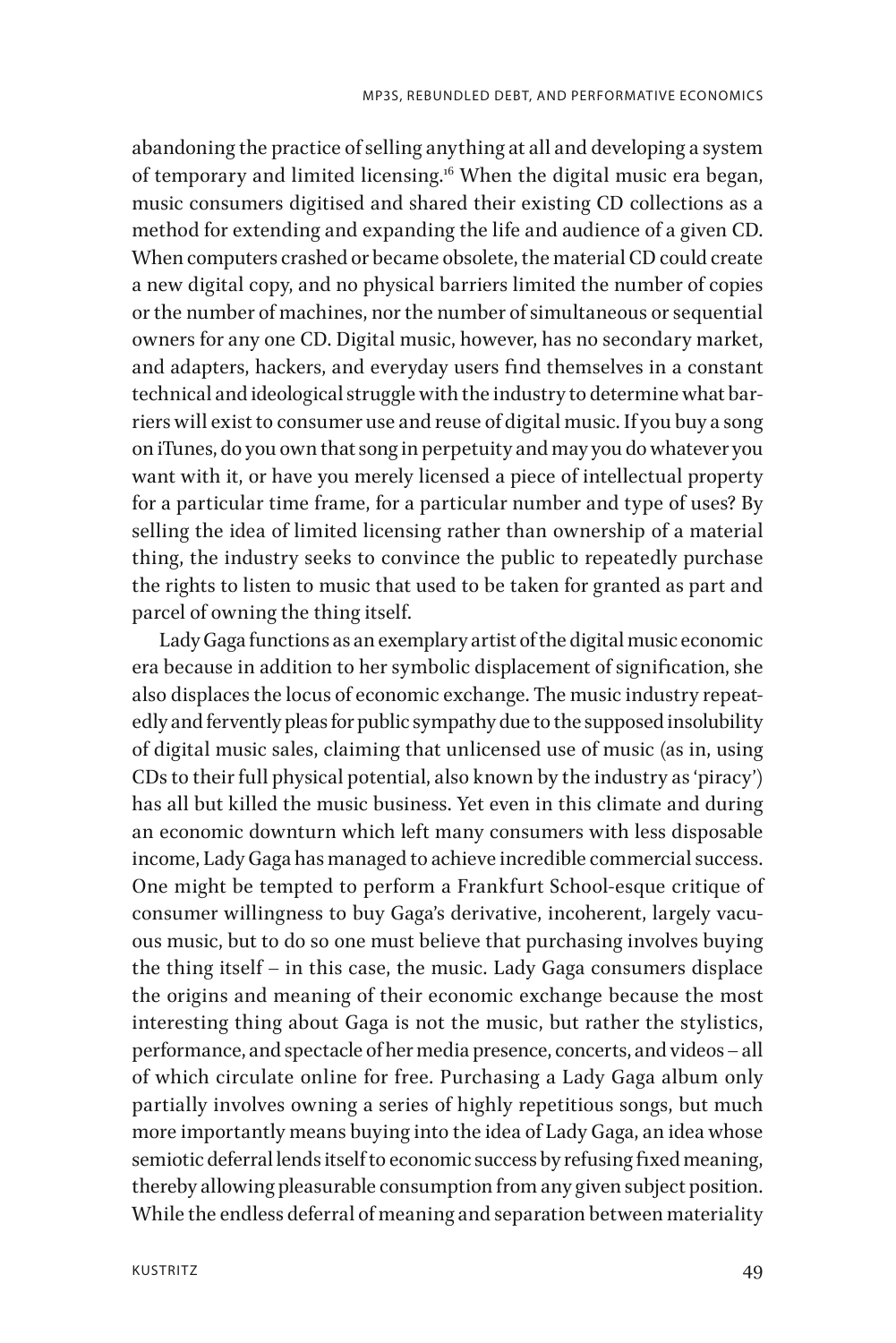and economic exchange temporarily brought the destructively figurative reality of late late capitalism crashing into public consciousness, Lady Gaga's rise to fame signals the music industry's return to commercial viability (or grotesque profitability) through a series of identical processes. Every time a consumer purchases a Lady Gaga MP3, and thereby the temporary and limited license to figuratively interact with the idea of Lady Gaga, they also help to build the foundation of a new era of digital commodity fetishism.

# **Conclusion: A moment of possibility in the gap between bust and boom**

The real danger of the debt, banking, and mortgage crises is that they may allow non-financial professionals to see the financial system as an unnatural construct created to benefit some while taking from others. An understanding of capitalism as a system that produces wealth via the extraction of profit rather than a rational meritocracy, wherein hard work and virtue produce wealth, fundamentally undermines the ponzi-like necessity for capitalism to find new markets, and for markets to find new investors. In the end, capital runs on the willingness of the masses to invest in the idea of just and reasonable costs and returns while the few collect their investments as profit. Thus, financial prognosticators chart 'consumer confidence' as one of the key measures of economic health, studying the average person's willingness to continue purchasing commodities, and thereby paying for others' profits. Large-scale crises develop when large numbers of people begin to question the value of commodities or equities, as when the market falls based on a consensus that some company, market sector, or commodity has become overvalued, or when consumers no longer agree with producers about their valuation of a commodity and refuse to pay – like the crisis in the media industry's valuation of material and digital commodities after the advent of digital distribution. Responses thus appear in hybrid economic-ideological forms designed to alter the material realities of doing business – but often more importantly, to alter psychological beliefs about business by reinforcing the existing story of capital accumulation, restructuring the story without fundamentally restructuring material reality, or, more rarely, telling a new financial story entirely, which may or may not require a concomitant material transformation of distribution, exchange, and profit.

Lady Gaga's success and Amazon's successful leveraging of her image to intensify the digitisation of music offer a prognostication of the industry's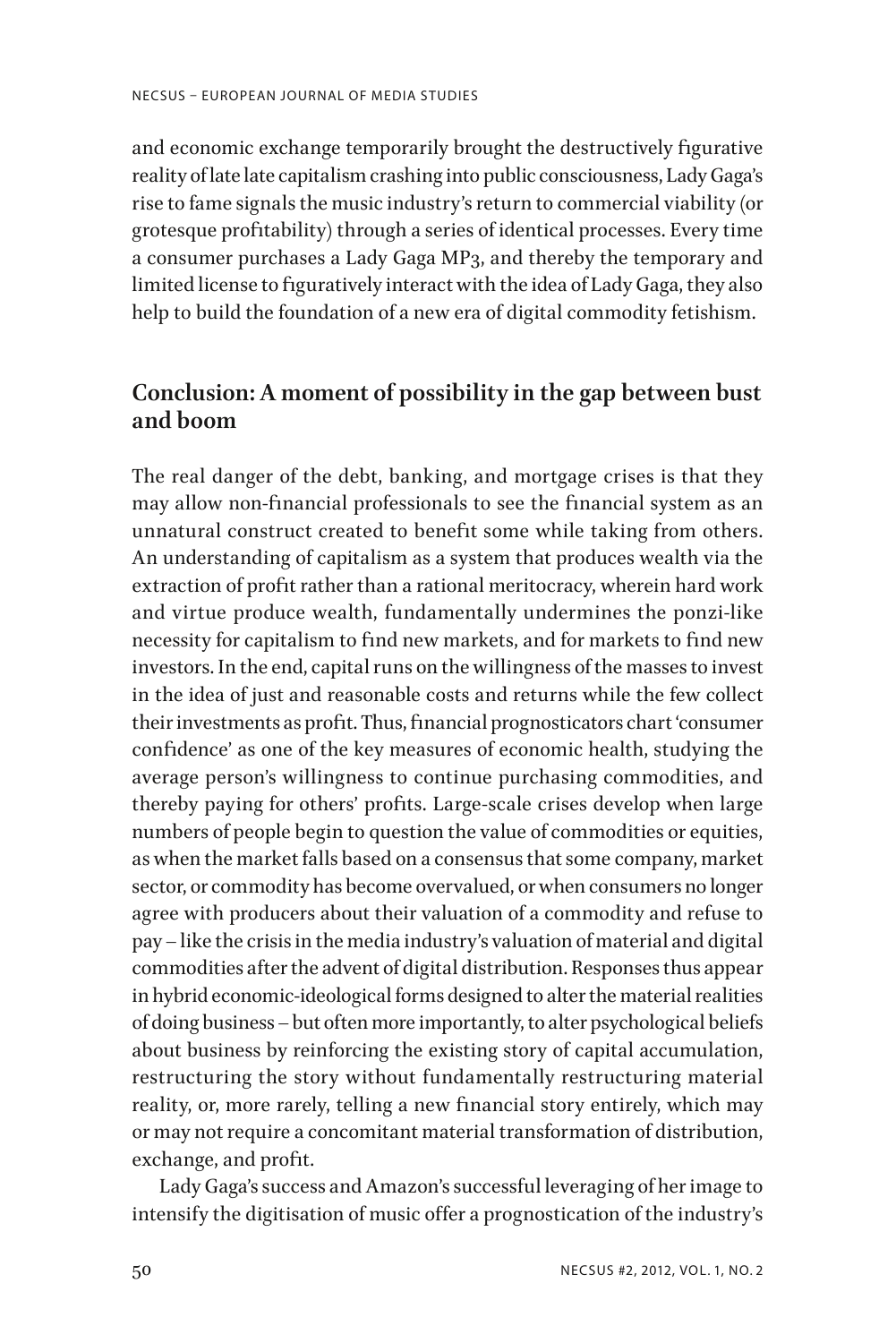future return to immense profitability through the public's consent to pay for those profits by accepting the industry's rationale for purchasing (or rather, licensing) digital media. However, Gaga's second-order drag, which creates parody of parody and profit at increasing remove from the site of her spectacle, also constructs the opportunity to clearly see the stunning disjuncture between value and profit that capitalism usually so skillfully elides. Only by drawing attention to this emptiness at the center of exchange can the public begin to have other conversations which might explore price not from the perspective of inherent value, but by confronting the structures of profit to insist upon fair distribution for artists and access to cultural life for those with few material resources. This conversation need not exclude digital distribution, but might approach digital exchange with an eye toward compromise between the immense profitability of selling to a global mass culture and the sustainability of the local, the euphoric thrill of dematerialised commodities, and the absolute necessity of sharing and secondary markets for true global access to media. Seeing profit clearly could become the most powerful unintended consequence of the music and banking industry implosions; Lady Gaga's example serves as both a warning and a lesson, as her parody of fame has become fame indeed, and a knowingly winking reorganised derivative – whether in financial or musical form – still not only sells, but sells at even more inflated margins than anything that came before. The vanishing value of music could lead to a public reappraisal of the process of capital accumulation; yet what is equally possible if the public continues to believe that they cannot and should not look derivatives in the face is that the post-music music industry's example could paradoxically drive the dematerialisation of the commodity even further into the clouds.

#### **Notes**

- 1. A preliminary form of this argument dealing with Lady Gaga and the MP3 will be published in the journal *Cultural Studies <=> Critical Methodologies*.
- 2. Lady Gaga responded to Madonna's claims by stating '[t]hat doesn't make me feel good at all…. That just makes me feel like I'm not a good human being…. I don't even want to fight back because it's more important to me to keep writing music. Because that's really all I care about, is the music … things are really different than they were 25 years ago, and that's what makes "Born This Way" so relevant for me. We're socially in a different place and it's OK, we don't have to all slice and hate each other anymore.' (Makarechi 2012)
- 3. Halberstam 2010.
- 4. It is worth noting that this same moment of digital crisis in the music industry has also produced a variety of alternate economic strategies with the more or less liberatory goals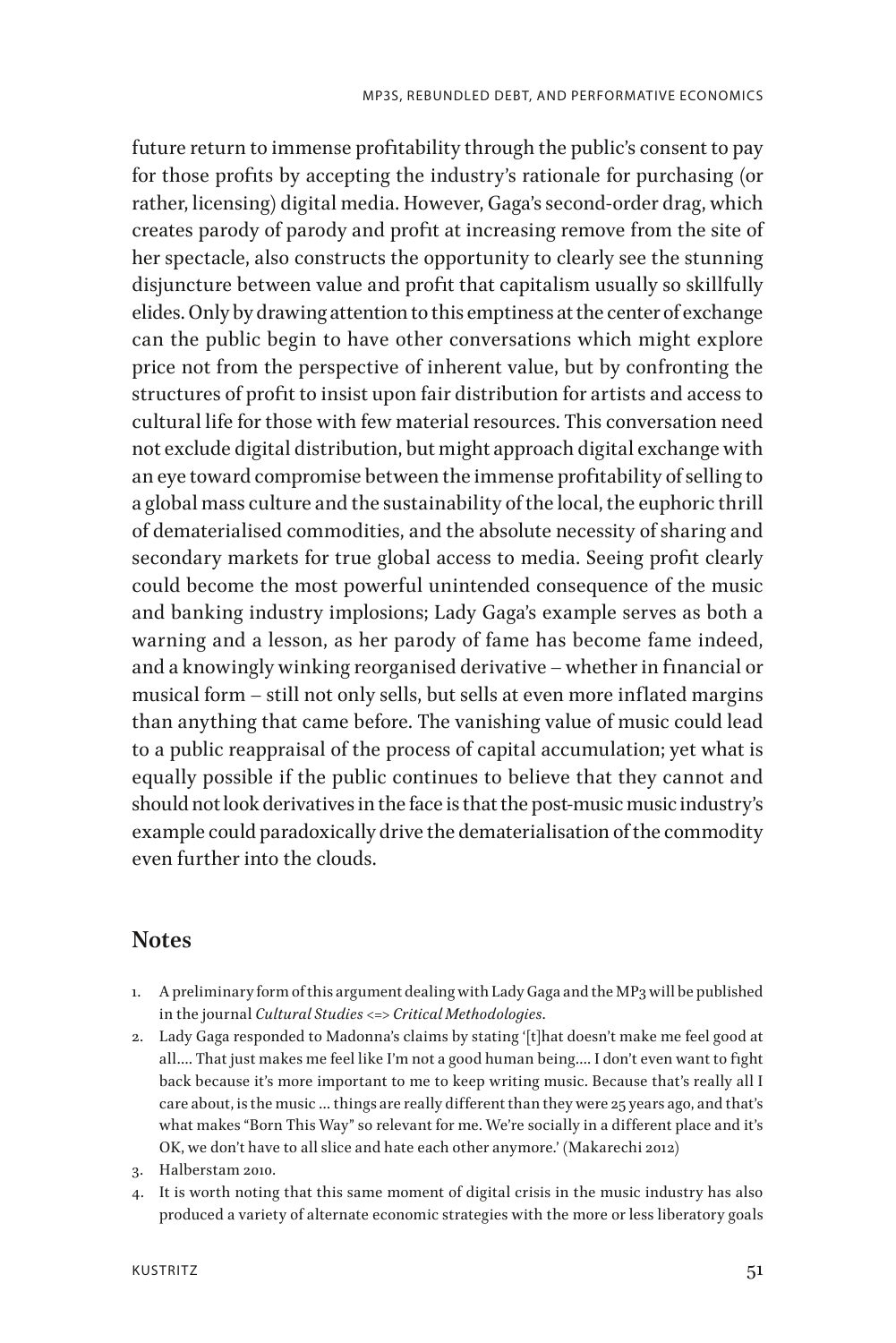of undermining capitalism or simply evading the established industry. These include Radiohead's experiment with allowing fans to set their own price for an album download and Amanda Palmer's Kickstarter crowd-funded album, as well as numerous smaller, grass-roots projects. However, although the internet has produced laudable and exciting alternative music economies, this paper focuses on the industry's response and attempts to re-enclose this radical potential. Many on the 'copyleft' advocate both alternate models of exchange and alternate systems of ownership attribution. For example, see Cutler 1994, Goss 2007, and Lessig 2004.

- 5. In literal terms, a derivative is an economic unit whose price depends on the price of something else. In other words, it is a bet on how the price of something (a stock, a commodity, a currency, the weather, a shipment, etc.) will change over time. However, numerous bets can be placed and then re-sold before the actual value of the underlying asset becomes fixed (at a particular agreed-upon date, when a sale closes, when a company releases a new product or its earnings report, when a loan comes due, etc.). In this way, the amount of money exchanged in secondary level speculation can far outstrip the value of the material thing which theoretically drives the market. While average people usually think about commodities as things which have value because of what they are and how useful they can be, derivatives dispense with things entirely and function only at the level of pure speculation. If capitalism encourages the populace to consider the price of a commodity merely the inherent value of its use, and then one adds in the often invisible costs of social value plus profit (commodity = use + social value + profit), derivatives subtract use and reflect back upon all commodities the reality that it is speculation (social value + profit) rather than use that really drives exchange – and more importantly, it is the high level speculation of market-makers, not consumer immorality based on poor decisions about budgeting and use value, which causes crises in capitalism. For example, in discussing the history of Chicago's grain exchange, William Cronon highlights the importance of creating a futures market for grains (wheat and corn). Immediately, when one can buy and sell grains that have not yet been harvested or even planted, the overall volume of money exchanged in the name of corn balloons from millions to billions. Obviously, shipments of actually-existing corn could never fulfill the value of all those secondary exchanges, and it would in fact be the greatest of all disasters for secondary speculations to run up against the reality of actually-existing things. Those who buy and sell corn futures do not want corn, nor do they want to help other people acquire corn – they just want to make money (Cronon 1991).
- 6. Jameson 1991.
- 7. Butler 1990; Halberstam 2010.
- 8. Lady Gaga 2010.
- 9. In an interview with Anderson Cooper, Gaga explained: '[a]nd, you know what? What I was really trying to say was dead meat is dead meat. And anyone that's willing to take their life and die for their country is the same. You're not gay and dead, straight and dead. You are dead.' (Lady Gaga 2011)
- 10. Falchuk 2011.
- 11. This includes gay and lesbian people who are also poor, less educated, immigrants, non-Christian, disabled, and so on, as well as bisexual, trans, and queer people whose desires and identities disrupt more than one layer of expectations about gendered and sexual life (Puar 2006, pp. 67-88; Seidman 2001, pp. 321-328; Warner 2000).
- 12. For example, Marissaao 2011.
- 13. Peoples 2011; Ben Sisario 1 June 2011, C1. 23 May 2011, B3.
- 14. O'Malley Greenburg 2011.
- 15. Sterne 2006, p. 836.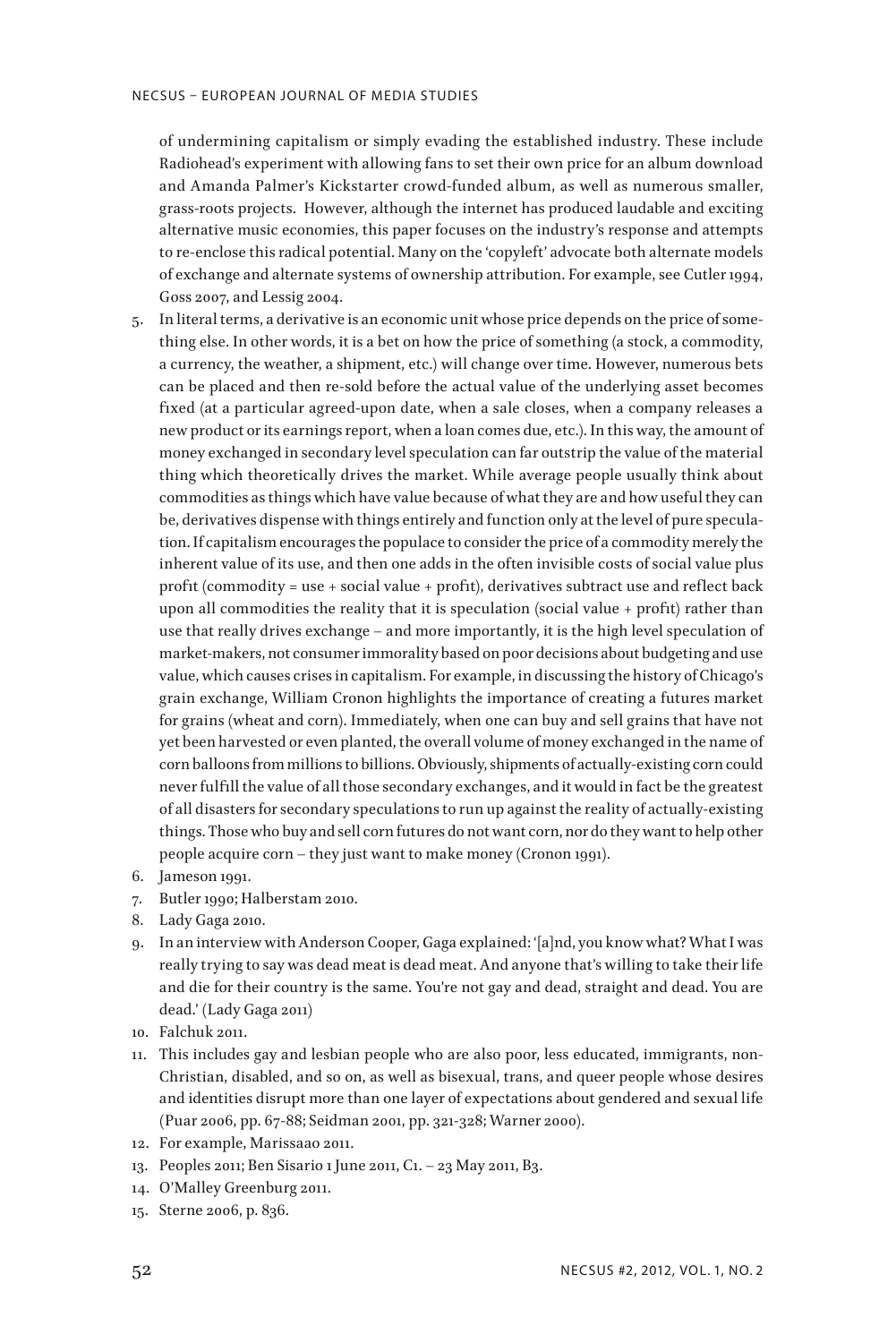16. As Jeremy Morris notes, the MP3 format also helps accelerate the commodification of digital music through the proliferation of metadata. The tags and attributions associated with MP3s turn even shared music into economic units, because often crowd-sourced metadata can itself become commodified as purchasable consumer information – but can also become a link to other similar forms of consumerism. Thus, an MP3 recognised by a player which automatically imports metadata suddenly produces 'opportunities' to purchase other songs by the same artist or label, clothing from the same band or subculture, and other products statistically correlated within the same demographic, re-enfolding the peer-to-peer 'gift economy' within a web of commodity capitalism (Morris 2012).

### **References**

Butler, J. *Gender trouble: Feminism and the subversion of identity*. New York: Routledge, 1990.

- Cronon, W. *Nature's metropolis: Chicago and the Great West*. New York: WW Norton & Company, 1991(1992).
- Cutler, C. 'Plunderphonia', *MusicWorks 60*, Fall 1994.
- Falchuk, B. 'Born This Way', *Glee*, 2.18, 26 April 2011.
- Goss, A. 'Codifying a Commons: Copyright, Copyleft, and the Creative Commons Project', *Chicago-Kent Law Review*, v82, n2, 2007: 963-996.
- Halberstam, J. 'You Cannot Gaga Gaga' in *Bully bloggers: The queer bully pulpit you never dreamed of*, 17 March 2010, http://bullybloggers.wordpress.com/2010/03/17/you-cannot-gaga-gagaby-jack-halberstam/.
- Jameson, F. *Postmodernism, or, the cultural logic of late capitalism*. Durham: Duke University Press, 1991.
- Lessig, L. *Free culture: How big media uses technology and the law to lock down culture and control creativity*. New York: Penguin Press, 2004.
- Makarechi, K. 'Lady Gaga, Madonna Feud: Gaga Hits Back At Madge Over "Born This Way"', *The Huffington Post*, 11 June 2012, http://www.huffingtonpost.com/2012/06/11/lady-gagamadonna-born-this-way-video\_n\_1587198.html.
- Marissaao. 'An Open Letter To Lady Gaga, From A Fan And Fellow Feminist', *Community Blog* and *Feministing*, 9 February 2011, http://feministing.com/2011/02/09/an-open-letter-to-ladygaga-from-a-fan-and-fellow-feminist/.
- Morris, J. 'Making Music Behave: Metadata and the Digital Music Commodity', *New Media & Society*, v14, n5, 2012: 850-866.
- O'Malley Greenburg, Z. 'Why Amazon Will Gain From Loss On Lady Gaga's Born This Way', *Forbes*, Investing, 26 May 2011.
- Peoples, G. 'How Many Millions Did Amazon Lose on Two Days of 99-Cent Lady Gaga Sales?', *Billboard* and *The Hollywood Reporter*, 27 May 2011.
- Puar, J.K. 'Mapping US Homonormativities', *Gender, Place and Culture*, v13, n1, February 2006: 67-88.
- Seidman, S. 'From Identity to Queer Politics: Shifts in Normative Heterosexuality and the Meaning of Citizenship', *Citizenship Studies*, v5, n3, 2001: 321-328.
- Sisario, B. 'In Lady Gaga's Album, Evidence of a New Order', *The New York Times*, Music, 1 June 2011: C1.
- \_\_\_\_\_. 'Lady Gaga Sale Stalls Amazon Servers', *The New York Times*, Media and Advertising, 23 May 2011: B3.

Sterne, J. 'The Mp3 as Cultural Artifact', *New Media & Society*, v8, n5, 2006: 825-842.